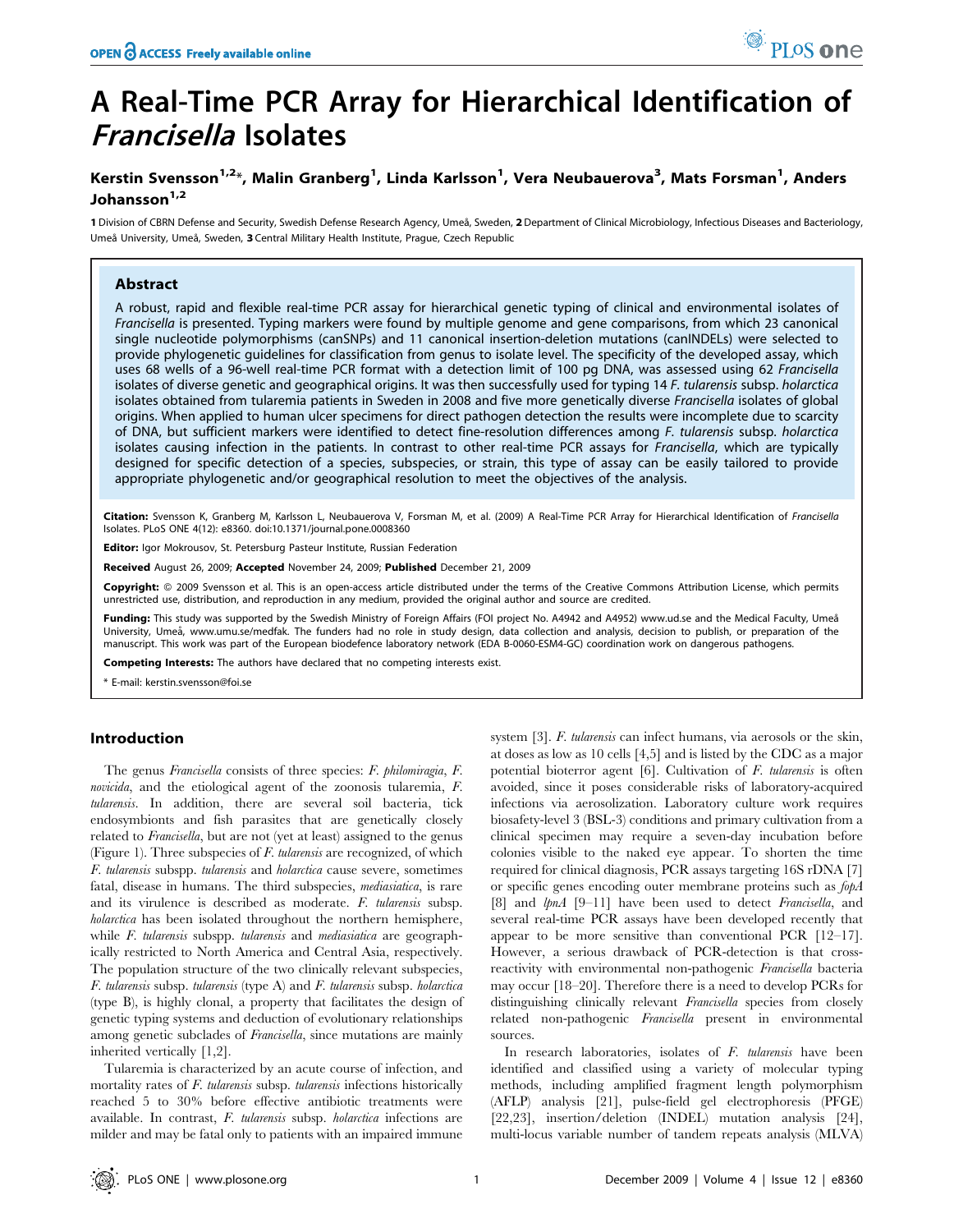

Figure 1. Phylogenies of Francisella based on 16S rDNA and MLVA, respectively. A) Phylogeny of Francisella and representative relatives based on alignment of 1,070 bp of the 16S rDNA gene. Bootstrap values are indicated at the branching points. The scale bar indicates 0.02 nucleotide changes per site. Modified from [36]. B) Phylogeny of Francisella based on MLVA. Subspecies and major genetic branches (A1-A2, B1-B5) are indicated. Currently available genome sequences are in black boxes. Multiple strains are indicated by triangles at the branch edges. Modified from Johansson et al 2004 [26].

doi:10.1371/journal.pone.0008360.g001

[25,26], multi-locus sequence typing (MLST) [2], and whole genome single-nucleotide polymorphism (SNP) analysis [1]. The highest typing resolution has been achieved by MLVA of rapidly mutating tandem repeats, but at a cost sometimes of incorrectly characterizing relationships among distantly related isolates.

In the present study, we developed a convenient real-time PCR assay based on robust genetic markers (SNPs and INDELs). A desired feature of the assay was that it should be able to distinguish between human pathogenic F.tularensis and the two genetically closely related species F. novicida and F. philomiragia which are of lower clinical relevance and often found in environmental sources. Moreover, the assay should be capable of identifying the subclades of F. tularensis (especially within F. tularensis subsp. holarctica, type  $B$ ), and be compatible with standard real-time PCR machines that are now widely used in routine diagnostic laboratories. The developed assay meets all of these criteria, and can be tailored to match typing resolution requirements by adding or removing genetic markers as appropriate.

# Materials and Methods

# Ethics Statement

Ulcer specimens were collected as part of the routine clinical management of patients and the use of them for laboratory service improvement conducted in compliance with the regulation, policies and principles of the Swedish Public Health Service. Approval from an ethics committee was for that reason not sought after. The clinical routine for collecting specimens includes an open friendly verbal communication informing the patient that the sampling purpose is detecting the causative agent of tularemia. A verbal informed consent was required before submitting any sample to the laboratory. The specimens were de-identified and analyzed anonymously.

# Isolates and Clinical Specimens

A panel of 62 Francisella isolates (listed in Table 1), spanning as much as possible of the known genetic diversity within the genus, was used to determine the specificity of all of the tested markers (listed in Tables 2 and 3). The final one plate-assay, including 34 genetic markers, was applied to 14 isolates and six patient ulcer specimens obtained in 2008 at Umea˚ University Hospital, Sweden (Table 4), and also to five additional isolates of global origins (Table 1). The new assay was evaluated along with the standard PCR assay that is used for diagnosis of human ulceroglandular tularemia [27]. Plate design and interpretation of assay results are exemplified in Figure 2 by the analysis of the Live Vaccine Strain (LVS).

### DNA Preparation

F. tularensis isolates were re-cultured and a loopful of each isolate was suspended in phosphate buffered saline, heat-killed and DNA was prepared by phenol/chloroform extraction using Phase Lock Gel Light tubes (Eppendorf, Hamburg, Germany) or by a chaotropic salt method [27]. The latter was also used to prepare DNA from the clinical specimens. The concentration of DNA in each sample was determined using a BioPhotometer (Eppendorf, Hamburg, Germany) or NanoDrop spectrophotometer (Thermo Scientific, Wilmington, DE, USA), then adjusted to  $2.5 \text{ ng/}\mu\text{l}$ .

### Genetic Markers and Primers

Phylogenetically informative SNPs and INDELs were identified by BLAST searches of available Francisella genomes and DNA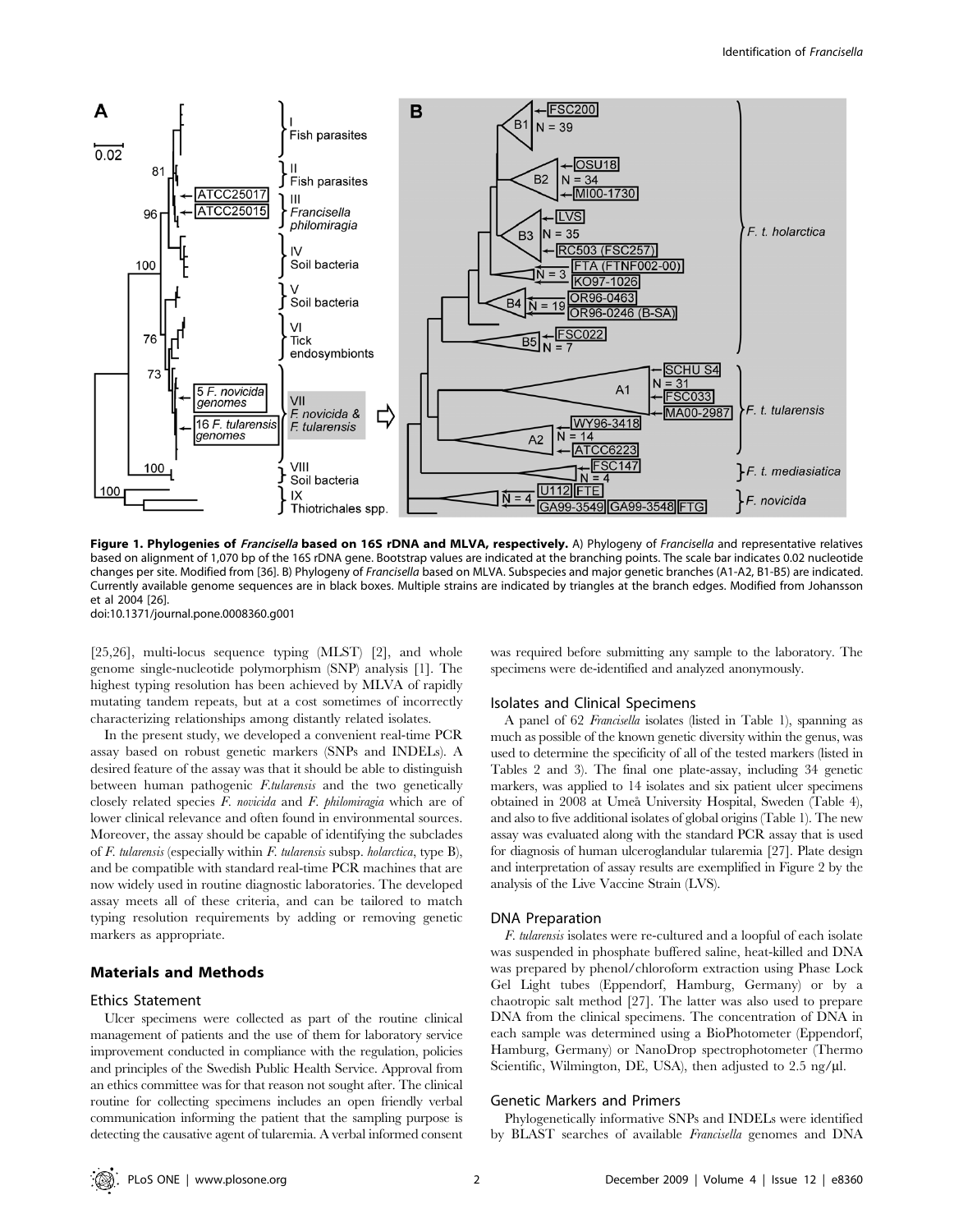Table 1. Sixty-seven isolates of global origins used in this study. Table 1. Sixty-seven isolates of global origins used in this study.

| (no. isolates)<br><b>Species</b>         | origin                                                           | ្ត<br>កូន់       | <b>UAU</b><br>D <sup>6</sup> | designations<br>Alternative | 2009 subclade<br>Vogler et al. | Johansson et al.<br>2004 group <sup>c</sup> | geno-type<br>Table 5 | subclade<br>Figure 3 |
|------------------------------------------|------------------------------------------------------------------|------------------|------------------------------|-----------------------------|--------------------------------|---------------------------------------------|----------------------|----------------------|
| F. philomiragia (5)                      | Water, Bear River Refuge, UT                                     | 037              | F0047                        | ATCC 25016                  |                                |                                             |                      | P.ATCC25017          |
|                                          | Water, Bear River Refuge, UT                                     | 038              | F0048                        | ATCC 25017                  | $\mathbf{I}$                   | Τ.                                          |                      | P.ATCC25017          |
|                                          | Water, Odgen Bay Refuge, UT                                      | 039              | F0049                        | <b>ATCC 25018</b>           |                                |                                             |                      | P.ATCC25017          |
|                                          | Moribund muskrat (Ondatra zibethicus), 1959,<br>Brigham City, UT | 144              | F0045                        | ATCC 25015                  |                                |                                             |                      | P.ATCC25017          |
|                                          | Atlantic cod (Gadus morhua), 2008, Norway                        | 775 <sup>d</sup> |                              | <b>DSM18777</b>             |                                |                                             |                      | P.ATCC25017          |
| F. novicida (5)                          | Water, 1950, UT                                                  | <b>940</b>       | F0050                        | ATCC 15482, U112            | z                              | z                                           | $\sim$               | N.U112               |
|                                          | Human blood, 1991, Houston, TX                                   | 156 <sup>e</sup> | F0051                        | $f_{\rm X1}$                | z                              | z                                           | $\sim$               | N.FSC156             |
|                                          | Human blood, 1991, Houston, TX                                   | 159              | F0052                        | $\approx$                   | z                              | z                                           | $\sim$               | N.FSC156             |
|                                          | Human blood, 2003, Spain                                         | 454              |                              | FNSp1, F62                  |                                |                                             | 4                    | N.FSC454             |
|                                          | Human, 2003, Brazil/UK/Germany                                   | 595              |                              | F58                         |                                | $\mathbf{I}$                                | 5                    | N.Ftind44/[1,2,3]    |
| F. tularensis subsp.<br>mediasiatica (4) | Experimental isolate, cap-, Rostov, Russia                       | 122              | F0004                        | $(TTC-R)6-4-1$              | M.Br.FSC 147                   | Σ                                           | 6                    | M.FSC147             |
|                                          | Midday gerbil (Meriones meridianus), 1965, Kazakhstan            | $147^e$          | F0011                        | GIEM 543                    | M.Br.FSC 147                   | Σ                                           | G                    | M.FSC147             |
|                                          | Hare, 1965, former USSR, Central Asia                            | 149              | F0013                        | 120                         | M.Br.FSC 147                   | Σ                                           | 6                    | M.FSC147             |
|                                          | Tick, 1982, former USSR, Central Asia                            | 148              | F0012                        | 240                         | M.Br.FSC 147                   | Σ                                           | $\circ$              | M.FSC147             |
| F. tularensis subsp.<br>tularensis (11)  | 1960 (Eigelsbach)                                                | $\frac{3}{2}$    | F0006                        | FAM standard                | $\mathbf{I}$                   | $\overline{1}$                              | $\overline{ }$       | A1.3/[4,5]           |
|                                          | Tick, 1935, British Columbia, Canada                             | $\overline{5}$   | F0005                        | Vavenby                     | A.I.Br.001/002                 | ₹                                           | $\overline{ }$       | A1.3/[4,5]           |
|                                          | Squirrel, Georgia, USA                                           | $033^e$          |                              | SnMF                        |                                |                                             | $\infty$             | A1.FSC033            |
|                                          | Human pleural fluid, 1940, Fox Downs, Ohio, USA                  | 046              | F0008                        |                             | A.I.Br.SCHU S4                 | ₹                                           | $\circ$              | A1.SCHUS4            |
|                                          | Human, 1941, Ohio, USA                                           | 237              | F0567                        | Schu S4                     | A.I.Br.SCHU S4                 |                                             | $\sigma$             | A1.SCHUS4            |
|                                          | Mites, 1988, Slovakia                                            | 199              | F0007                        | SE-221/38                   | A.I.Br.SCHU S4                 | $\overline{\mathbf{x}}$                     | G                    | A1.SCHUS4            |
|                                          | Lab acquired when handling Nevada 14                             | 053              | F0009                        | F.tul AC                    | A.II.Br.001/002                | 57                                          | $\overline{0}$       | $\lambda$            |
|                                          | Hare, 1953, Nevada, USA                                          | 054              | F0010                        | Nevada 14                   | A.II.Br.001/002                | $\lambda$                                   | $\overline{C}$       | $\approx$            |
|                                          | Hare, Canada                                                     | 042              | F0296                        | Utter                       | A.II.Br.003/004                | $\lambda$                                   | $\overline{10}$      | <b>Z</b>             |
|                                          | Human, 1920, Utah, USA                                           | 230              | F0419                        | ATCC 6223                   | A.II.Br.ATCC 6223              | $\lambda$                                   | $\overline{c}$       | $\lambda$            |
|                                          | 1959, USA                                                        | 604              |                              | RKI 03-1300, 8859           |                                |                                             | $\overline{0}$       | <b>Z</b>             |
| F. tularensis subsp.<br>holarctica (42)  | Human lymphnode, 1926, Japan                                     | $\overline{017}$ | F0016                        | $S-2$                       | B.Br.001/002                   | 65                                          | $\Xi$                | B5.FSC022            |
|                                          | Hare, 1954, Oniwa, Japan                                         | 020              | F0292                        |                             |                                | <b>B5</b>                                   | $\Xi$                | B5.FSC022            |
|                                          | Human, 1958, Tsuchiya, Japan                                     | 021              | F0014                        |                             | B.Br.001/002                   | 65                                          | Ξ                    | B5.FSC022            |
|                                          | Human, 1950, Ebina, Japan                                        | 022              | F0015                        |                             | B.Br.001/002                   | B5                                          | $\Xi$                | <b>B5.FSC022</b>     |
|                                          | Tick, 1954, Fukushima, Japan                                     | 023              | F0293                        | 舌                           | $\mathbf{I}$                   | 65                                          | $\Xi$                | <b>B5.FSC022</b>     |
|                                          | Yerma, Japan                                                     | 024              | F0294                        |                             |                                | <b>B5</b>                                   | $\equiv$             | B5.FSC022            |
|                                          | Tick, 1957, Jama, Japan                                          | 075              | F0017                        |                             | B.Br.001/002                   | B5                                          | Ξ                    | B5.FSC022            |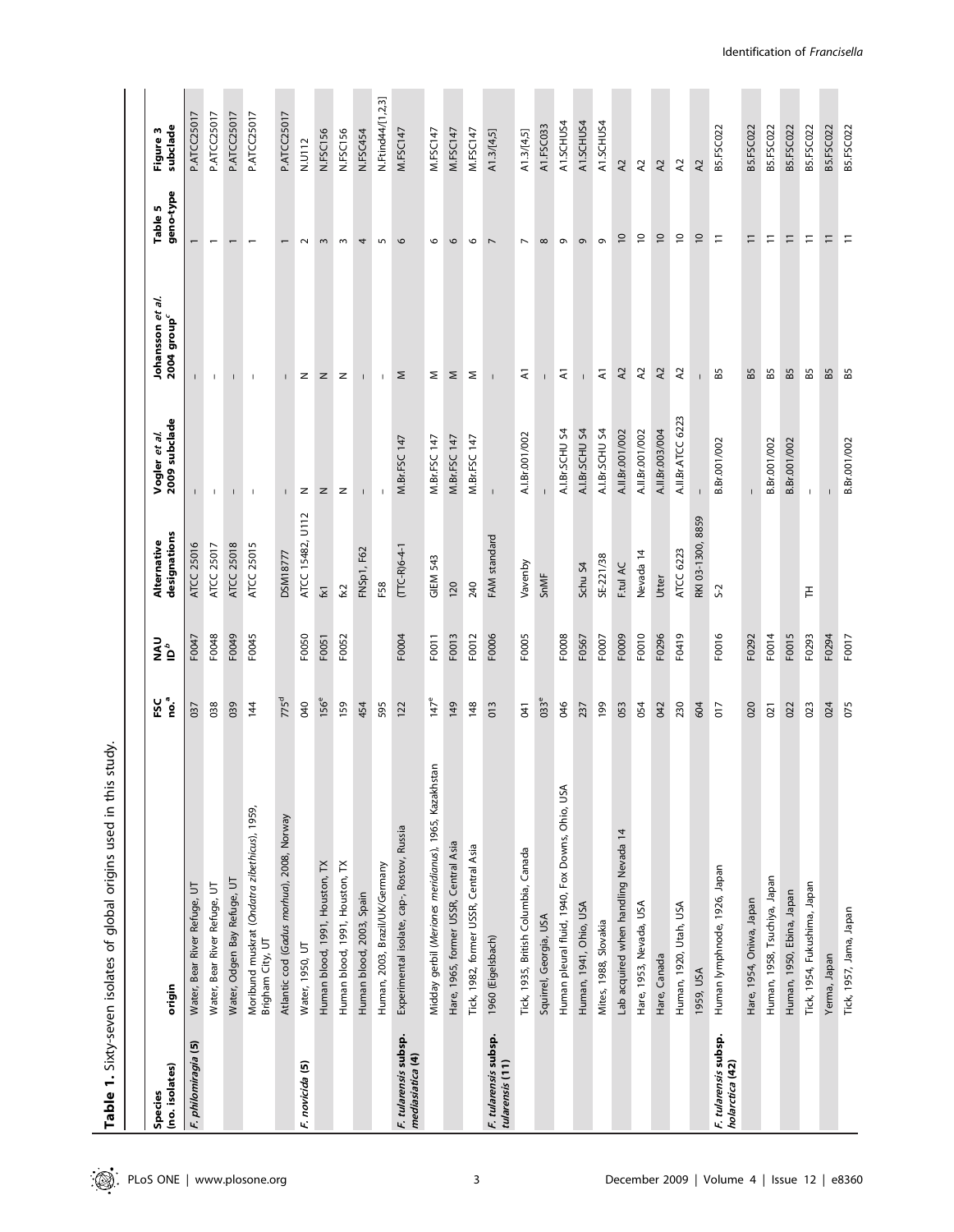| Ξ                |  |
|------------------|--|
| ŧ                |  |
| ı<br>α<br>г<br>σ |  |

| (no. isolates)<br>Species | origin                                                                  | no.ª<br>FSC         | NAU<br>≧ ≙ | designations<br>Alternative | 2009 subclade<br>Vogler <i>et al.</i> | Johansson et al.<br>2004 group <sup>c</sup> | geno-type<br>Table 5 | subclade<br>Figure 3 |
|---------------------------|-------------------------------------------------------------------------|---------------------|------------|-----------------------------|---------------------------------------|---------------------------------------------|----------------------|----------------------|
|                           | Human blood, 1989, Norway                                               | 089                 | F0038      | N1/89 (45F2)                | B.Br.OSU18                            | B <sub>2</sub>                              | 12                   | <b>B2.OSU18</b>      |
|                           | Human blood, 1994, Bergen, Norway                                       | 158                 | F0301      | <b>CCUG 33391</b>           | B.Br.OSU18                            | B <sub>2</sub>                              | $\overline{c}$       | <b>B2.OSU18</b>      |
|                           | Beaver, 1976, Montana, USA                                              | 035                 | F0018      | <b>B423A</b>                | B.Br.OSU18                            | 52                                          | $\overline{c}$       | B2.OSU18             |
|                           | Hare, 1997, Austria                                                     | 584                 |            | F <sub>30</sub>             | T.                                    | $\mathbf{I}$                                | 5                    | <b>B2.OSU18</b>      |
|                           | Human ulcer, 2005, Ljusdal, Sweden                                      | 641 <sup>e</sup>    |            | $05 - 32 - 85$              |                                       |                                             | $\overline{c}$       | <b>B2.OSU18</b>      |
|                           | Human, 2000, Örebro, Sweden                                             | 285                 | F0212      | AO7346/00                   | B.Br.007/008                          | 54                                          | $\overline{1}$       | B4.Ftind49/18        |
|                           | Tick, 1941, Montana, USA                                                | 012                 | F0291      | 425 F4G                     | $\mathbf{I}$                          | $\mathbf{I}$                                | $\frac{1}{2}$        | B4.Ftind49/18        |
|                           | Human ulcer, 2004, Örebro, Sweden                                       | 519                 |            | 04-32-23                    | $\mathbf{I}$                          | I.                                          | Ξ                    | B4.Ftind49/18        |
|                           | Human, 2004, Umeå, Sweden                                               | 663 <sup>d</sup>    |            |                             |                                       |                                             | $\tilde{1}$          | <b>B4.Ftind49/18</b> |
|                           | Human, 2000, Uppsala, Sweden                                            | 274                 | F0228      | R63/00                      | B.Br.010/011                          | Spain, France, & Sweden                     | $\overline{1}$       | B4.Ftind49/18        |
|                           | Human, 1993/94, Vosges, France                                          | 247                 | F0020      | T 20                        | <b>B.Br.FTNF002-00</b>                | Spain, France, & Sweden                     | $\overline{4}$       | B4.FTNF002-00        |
|                           | Hare, 1952, Chateauroux, France                                         | 025                 | F0295      | $061 - 1$                   | <b>B.Br.FTNF002-00</b>                | Spain, France, & Sweden                     | $\overline{4}$       | B4.FTNF002-00        |
|                           | Hare, Castilla y León, Spain                                            | 455                 |            | E                           | т                                     | $\mathsf{L}$                                | $\overline{4}$       | B4.FTNF002-00        |
|                           | Human skin lesion, Castilla y León, Spain                               | 456                 |            | E                           | -1                                    | $\overline{1}$                              | $\overline{4}$       | B4.FTNF002-00        |
|                           | Human, 1995, Ockelbo, Sweden                                            | 162                 | F0162      |                             | B.Br.012/013                          | 63                                          | 15                   | B3.19/[20,23]        |
|                           | Human, 1995, Ockelbo, Sweden                                            | 178                 | F0044      |                             | B.Br.012/013                          | 63                                          | 15                   | B3.19/[20,23]        |
|                           | Water, 1980, Crimea, Ukraine                                            | 115                 | F0021      |                             | B.Br.013/014                          | 63                                          | $\frac{5}{2}$        | B3.19/[20,23]        |
|                           | Russia<br>Norwegian rat (Rattus norvegicus), 1988, Rostov,              | 150                 | F0029      |                             | $\mathbf{I}$                          | 63                                          | 15                   | B3.19/[20,23]        |
|                           | Human blood, 1996, Raahe, Finland                                       | 250                 | F0164      |                             | B.Br.013/014                          | 63                                          | $\frac{8}{1}$        | B3.23/[24,25]        |
|                           | Ukraine<br>Human lymph node, 2005, Summi Admin area,                    | FDC079 <sup>d</sup> |            |                             | т.                                    | $\mathsf{L}$                                | $\frac{6}{2}$        | B3.23/[24,25]        |
|                           | Live vaccine strain, Russia                                             | 155                 | F0566      |                             | <b>B.Br.LVS</b>                       | 63                                          | 17                   | B3.LVS               |
|                           | Tick (Dermacentor pictus), 1949, Moscov area, Russia                    | 257 <sup>ef</sup>   | F0019      | GIEM 503/840                | B.Br.013/014                          | 63                                          | $\frac{8}{2}$        | <b>B3.RC503</b>      |
|                           | Tick (Dermacentor reticularis), 1995, Lanzhot, Czech Republic           | $184^d$             | F0191      | $T-35$                      |                                       | 듮                                           | $\overline{6}$       | B1.20/21             |
|                           | Tick (Dermacentor reticularis), 1995, Lanzhot, Czech Republic           | 185                 | F0192      | $T-38$                      | B.Br.013/014                          | ៜ                                           | é,                   | B1.20/21             |
|                           | Tick (Dermacentor reticularis), 1995, Lanzhot, Czech Republic           | 186                 | F0193      | $T-44$                      | B.Br.013/014                          | 63                                          | $\overline{6}$       | B1.20/21             |
|                           | Tick (Ixodes ricinus), 1995, Lanzhot, Czech Republic                    | 187                 | F0194      | $T - 60$                    | B.Br.013/014                          | $\overline{a}$                              | $\overline{6}$       | B1.20/21             |
|                           | Bank vole (Clethrionomys glareolus), 1977, Seneca district,<br>Slovakia | FDC010              |            |                             | $\overline{\phantom{a}}$              | $\mathbf{I}$                                | $\overline{6}$       | B1.20/21             |
|                           | Brown hare (Lepus europaeus), 1964, Vidiek district, Slovakia           | FDC014              |            |                             |                                       | $\mathsf I$                                 | <u>و </u>            | B1.20/21             |
|                           | Water, 1985, Rostov region, Russia                                      | 121                 | F0025      | 12267                       | B.Br.013/014                          | ៜ                                           | $\overline{6}$       | B1.20/21             |
|                           | Human, 1995, Äänekoski, Finland                                         | 249                 | F0163      | 1468                        | B.Br.013/014                          | 忘                                           | $\overline{6}$       | B1.20/21             |
|                           | Water, 1990, Odessa region, Ukraine                                     | 124                 | F0027      | 14588                       | B.Br.013/014                          | ៜ                                           | 20                   | B1.21/22             |
|                           | Water, 1990, Odessa region, Ukraine                                     | 119 <sup>d</sup>    |            | 14592                       |                                       | ៜ                                           | $\overline{c}$       | B1.21/22             |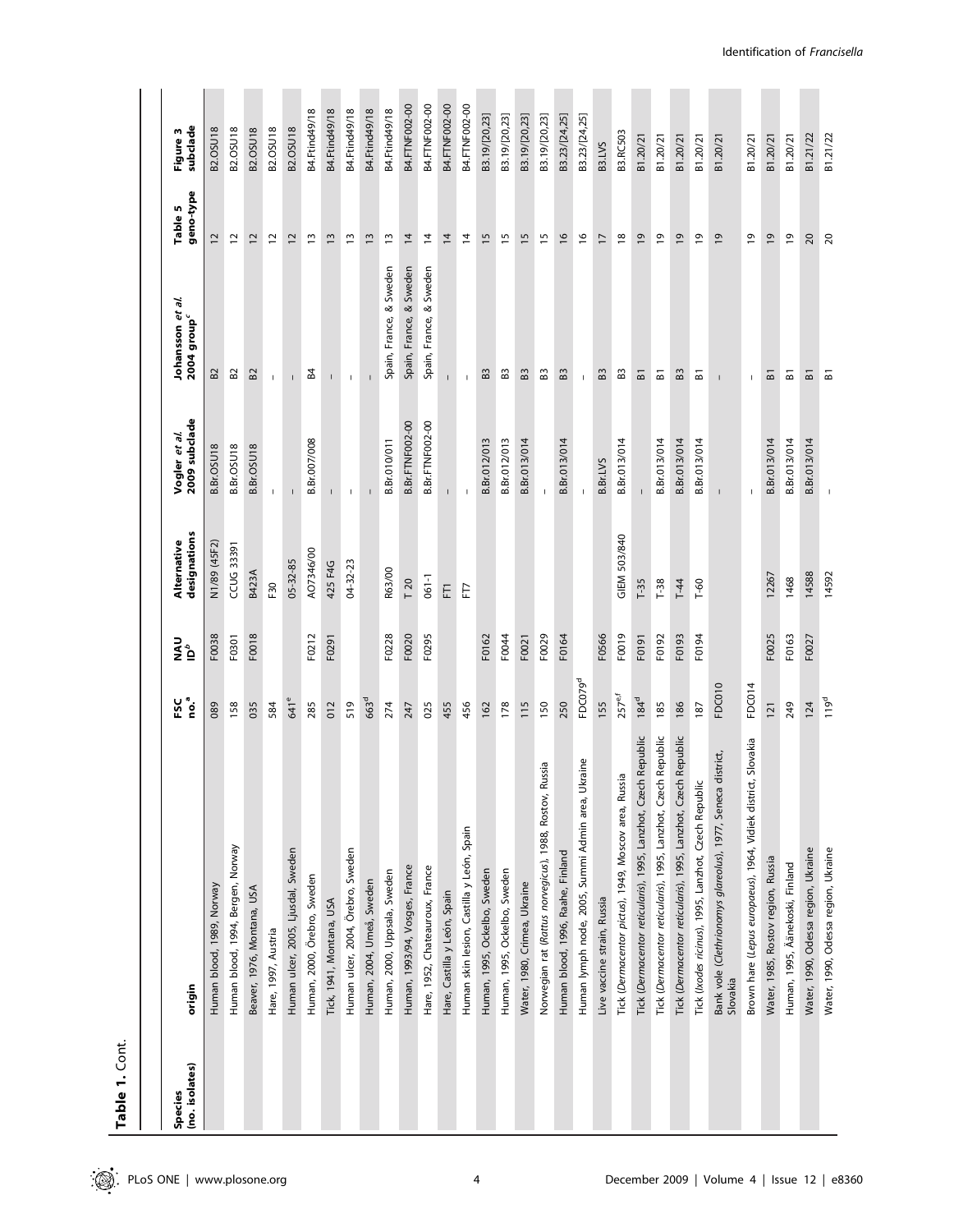| (no. isolates)<br><b>Species</b> | origin                                                                                                                                                                                                                                                                                                                                                                                                                                                                        | ဦ<br>us<br>Fo | ue<br>P | designations<br>Alternative | 2009 subclade<br>Vogler et al. | Johansson et al.<br>2004 group <sup>c</sup>                                                                                                            | geno-type<br>Table 5 | subclade<br>Figure 3 |
|----------------------------------|-------------------------------------------------------------------------------------------------------------------------------------------------------------------------------------------------------------------------------------------------------------------------------------------------------------------------------------------------------------------------------------------------------------------------------------------------------------------------------|---------------|---------|-----------------------------|--------------------------------|--------------------------------------------------------------------------------------------------------------------------------------------------------|----------------------|----------------------|
|                                  | Human, 2001, Oulu university hospital, Finland                                                                                                                                                                                                                                                                                                                                                                                                                                | 293           | F0178   | $T-10023$                   | B.Br.013/014                   |                                                                                                                                                        |                      | <b>B1.21/22</b>      |
|                                  | Human, 1998, Ljusdal, Sweden                                                                                                                                                                                                                                                                                                                                                                                                                                                  | 200           | F0134   | 3001MA                      | B.Br.013/014                   | ๛                                                                                                                                                      |                      | B1.FSC200            |
|                                  | Human ulcer, 1995, Ljusdal, Sweden                                                                                                                                                                                                                                                                                                                                                                                                                                            | 245           | F0133   | R42/95                      | B.Br.013/014                   |                                                                                                                                                        |                      | <b>B1.FSC200</b>     |
| N, F. novicida.                  | MLVA-defined groups presented in Johansson et al. 2004. A1, F. F. uldrensis subsp. tuldrensis subpopulation A2, F. tuldrensis subsp. tuldrensis subsp. And A2, B. F. tuldrensis subsp. holdretica; M, F. tuldrensis subsp. med<br><sup>9</sup> Strain ID in the Francisella Strain Collection (FSC) and Fr <i>ancisella</i> DNA Collection (FDC), Swedish Defense Research Agency, Umeå, Sweden.<br><sup>9</sup> Strain ID in the Northern Arizona University DNA collection. |               |         |                             |                                |                                                                                                                                                        |                      |                      |
|                                  | The isolates FDC079, FSC184, FSC663, and FSC775 (F. philomiragia subsp. noatunensis) were typed with the final one-plate assay and were not part of the set of 62 isolates used in the developing stage.<br><sup>e</sup> The isolates FSC017 (B5), FSC033 (A1), FSC147 (M), FSC156 (N), FSC257 (B3),                                                                                                                                                                          |               |         |                             |                                | and FSC641 (B2) were typed with the final one-plate assay, and were part of the set of 62 isolates used in the developing stage, to confirm the typing |                      |                      |

 $\geq$ ħ ä đ ār assay, with the typed were (B3), and FSC641 (B2) The isolates FSC017 (B5), FSC033 (A1), FSC147 (M), FSC156 (N), FSC257 accuracy of the plate. accuracy of the plate.

is an alternative name for RC503

doi:10.1371/journal.pone.0008360.t001 FSC257

fFSC257 is an alternative name for RC503.

doi:10.1371/journal.pone.0008360.t00

Germany) and matched regions with an identical nucleic acid sequence in compared genomes and DNA sequences of the genus Francisella to minimize amplification failure of screened isolates. Real-time PCR

In the final assay, real-time PCR amplifications of 34 genetic markers were performed using an iCycler (BioRad) with 5 ng DNA, or a Mastercycler instrument (Eppendorf) with 2 ng DNA, in both cases in  $25 \mu$ l reaction mixtures in  $68 \text{ wells}$  of a 96-well plate (one primer pair per well was used). The reaction mixture for SNP detection consisted of 5 pmol of each primer (MWG-Biotech), 3U of AmpliTaq DNA Polymerase Stoffel Fragment, 2 mM  $MgClB_{2B}$ , 50 mM dNTP, 20x SYBR Green I, 4% dimethyl sulfoxide (DMSO), and 2% glycerol. Two master mixes were prepared in which each of the allele-specific primers were added. The amplification conditions were:  $50^{\circ}$ C for 2 min,  $95^{\circ}$ C for 10 min, followed by 40 cycles at  $95^{\circ}$ C for 15 sec and  $60^{\circ}$ C for 1 min. The SNP in each sample was determined by inspecting the amplification curves. Amplification appeared earlier in reaction mixtures containing the forward primers with a matching 3'-base. A positive result was assigned when there was a one cycle or more difference between the time of appearance of PCR-products, and the number of cycles did not exceed 35. For INDEL analysis, Power SYBR Green PCR Mastermix was used with the same cycling conditions as for SNPs. The presence of a deletion was detected by failure of the reaction mixture with one primer in the deleted sequence to yield a detectable amplification product, while the control reaction with primer pairs surrounding the deletion succeeded. For cases where one primer overlapped a small deletion a minimum detection threshold of a five-cycle difference in time of appearance between the control and test reactions was set.

# Quality Controls

The final 68-well assay included one PCR reaction per well (no multiplexing). To evaluate the typing accuracy of the assay, a test blinded to the investigator was performed on a subset of six isolates previously used in the development stage and representing the MLVA genetic groups F. novicida (N), F. t. mediasiatica (M), A1, B2, B3, and B5 of Francisella. Genetic group designations are found in Figure 1 and Table 1. The detection limit of the final assay was tested with serial logarithmic dilutions of F. tularensis subsp. holarctica Live Vaccine Strain (LVS) DNA, starting at one ng. The detection limit was set at the lowest amount of DNA with which PCR amplification of all 34

Table 1.

Table 1. Cont.

sequences at the National Centre for Biotechnology Information (NCBI). In addition, two INDELs and 12 SNPsC previously shown to discriminate between isolates of Francisella were selected

For each SNP marker, two forward allele-specific primers with different 3' bases, each matching one of the SNP allele states, and a reverse common primer, were designed using Primer3 [31] (Table 2). The primers were designed according to a SNP discrimination assay described by Germer and Higuchi [32,33], in which GC-rich tails of different lengths are added to each of the two allele-specific primers: a 14 bp (GCGGGCAGGGCGGC) tail was attached to the primer with  $G$  or  $C$  at the  $3'$ -end, and a six bp (GCGGGC) tail was attached to the primer with A or T at the  $3'$ end. The GC-tails were in the original publication added primary to obtain a difference in the melting temperature, but a larger difference in the time of appearance between the two PCRproducts was also obtained. For each INDEL marker, one common primer (CP) and two forward primers were designed: one inside (IN) and one outside (OUT) the deletion (Table 3). The

CP-OUT primer pair was used as a positive control.

All primers were obtained (from Eurofins MWG, Ebersberg,

and tested for specificity [2,24,28–30].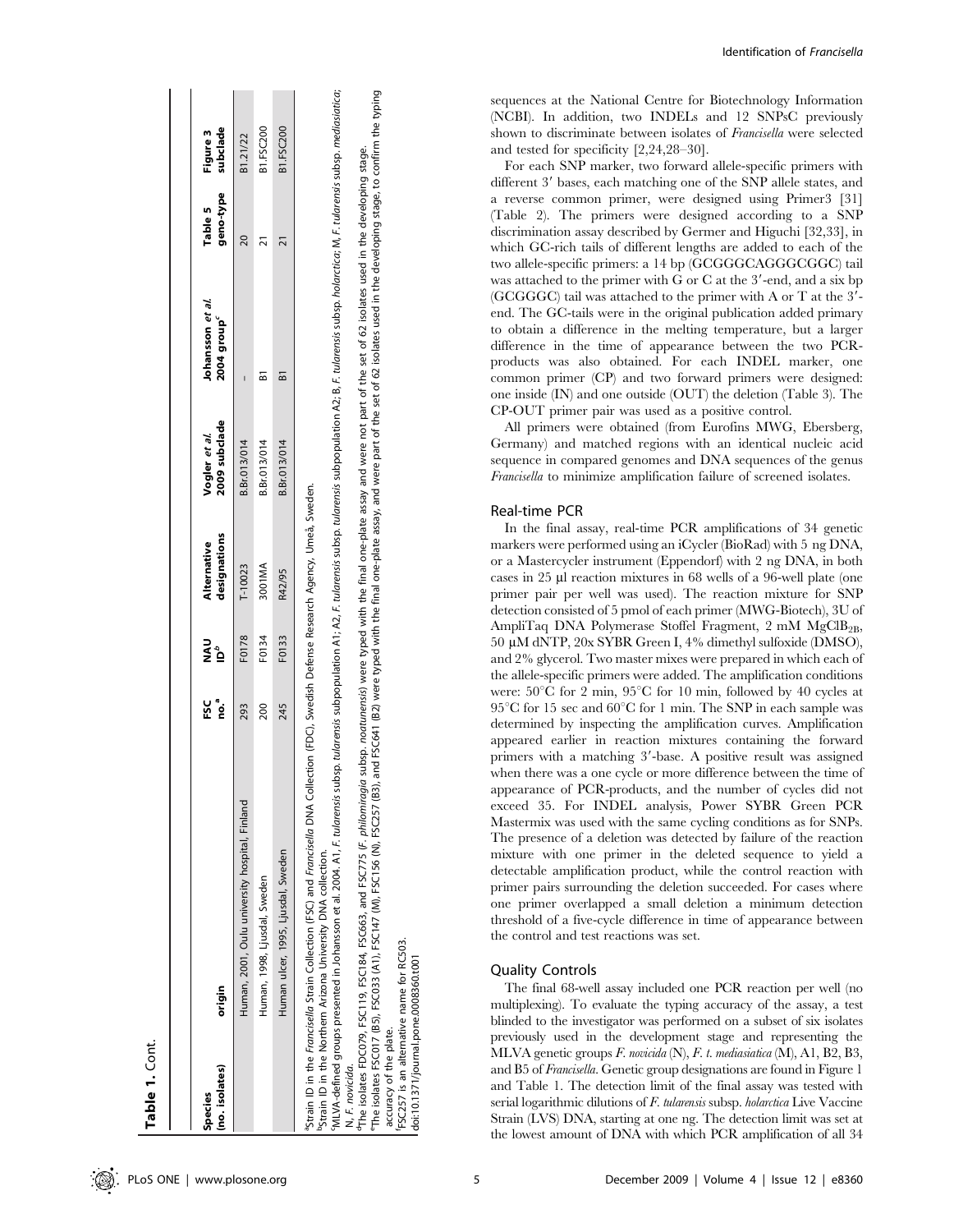Table 2. SNP markers, genes affected by the SNPs, and primers.

| <b>SNP</b>  | SCHU S4 <sup>ª</sup> SNP<br>position | <b>SCHU S4 locus ID</b> | SCHU S4 gene | <b>SNP</b> state | <b>Primer</b> <sup>b</sup> | Primer sequences <sup>c</sup>                        |
|-------------|--------------------------------------|-------------------------|--------------|------------------|----------------------------|------------------------------------------------------|
| F.1         | 1312210,                             | FTTr04,                 | <b>16S</b>   | T                | D                          | gcgggcCTATGGATCGTAGCCTTGGt                           |
|             | 1379332,                             | FTTr10,                 |              | $G^d$            | Α                          | gcgggcagggcggcCTATGGATCGTAGCCTTGGq                   |
|             | 1772676                              | FTTr07                  |              |                  | C                          | AGTTGGAAACGACTGTTAATACCGCA                           |
| T/N.1       | 83976                                | FTT0080                 | tpiA         | Α                | D                          | gcgggcAGAAACACATCAATTTATTCGTTCa                      |
|             |                                      |                         |              | G                | A                          | gcgggcagggcggcAGAAACACATCAATTTATTCGTTCg              |
|             |                                      |                         |              |                  | C                          | AGCATTTTCAGCTTTTAGGCTACCA                            |
| T.1         | 1165690                              | FTT1150c                | putA         | C                | D                          | gcgggcagggcggc-<br>TGTTGAAAAAGCTCATATGTCAAGc         |
|             |                                      |                         |              | T                | Α                          | gcgggcTGTTGAAAAAGCTCATATGTCAAGt                      |
|             |                                      |                         |              |                  | $\mathsf{C}$               | TCATACTCGATCATAAACGCATCA                             |
| N.1         | 83943                                | FTT0080                 | tpiA         | T                | D                          | gcgggcACAGGAGTTGTGGCTTCACTAGAt                       |
|             |                                      |                         |              | G                | A                          | gcgggcagggcggcACAGGAGTTGTGGCTTCACTAGAg               |
|             |                                      |                         |              |                  | C                          | CATCAACTTTAGCTAACAATGAACGAAT                         |
| N.2         | 910194                               | FTT0901                 | <i>lpnA</i>  | A                | D                          | gcgggcTGTAATCTTACACTTCCTTGTGGa                       |
|             |                                      |                         |              | G                | Α                          | gcgggcagggcggcTGTAATCTTACACTTCCTTGTGGg               |
|             |                                      |                         |              |                  | C                          | GGCTCTGATGATGCAAAAGC                                 |
| N.3         | 780                                  | FTT0001                 | dnaA         | T                | D                          | gcgggcGCAGATCTATAAACTCTTTGAAAt                       |
|             |                                      |                         |              | C                | A                          | gcgggcagggcggcGCAGATCTATAAACTCTTTGAAAc               |
|             |                                      |                         |              |                  | C                          | AATTTATTAAAGATTATGTAAATTCTATTCGT                     |
| M.2         | 84027                                | FTT0080                 | tpiA         | G                | D                          | gcgggcagggcggcTCAGCTTTTAGGCTACCACCg                  |
|             |                                      |                         |              | Α                | Α                          | gcgggcTCAGCTTTTAGGCTACCACCa                          |
|             |                                      |                         |              |                  | C                          | CAGGAGTTGTGGCTTCACTAGAGC                             |
| A.2         | 1199395                              | FTT1182c                | vacJ         | Α                | D                          | gcgggcGCATCA-<br><b>ACACTATCACTAATCCCCTa</b>         |
|             |                                      |                         |              | C                | A                          | gcgggcagggcggcGCATCA-<br><b>ACACTATCACTAATCCCCTc</b> |
|             |                                      |                         |              |                  | C                          | ATCACCAAGATTTTGCTGTGACATT                            |
| A.3         | 62997                                | FTT0062                 | atpA         | C                | D                          | gcgggcagggcggcTGCTGTAGCTGCAACAATAATTGc               |
|             |                                      |                         |              | T                | Α                          | gcgggcTGCTGTAGCTGCAACAATAATTGt                       |
|             |                                      |                         |              |                  | $\mathsf{C}$               | ATTGCAAACATTGTAAGACAGCTTGAAG                         |
| A.4         | 830716                               | FTT0810                 | ybaB         | Т                | D                          | gcgggcTCGGTAAGTATCGACAATTt                           |
|             |                                      |                         |              | C                | $\overline{A}$             | gcgggcagggcggcTCGGTAAGTATCGACAATTc                   |
|             |                                      |                         |              |                  | C                          | AGCAGCTGCTATCAAATCTTC                                |
| A.5         | 350750                               | FTT0351                 | rplQ         | C                | D                          | gcgggcagggcggcTAGAGGCTCAACGATTGc                     |
|             |                                      |                         |              | T                | Α                          | gcgggcTAGAGGCTCAACGATTGt                             |
|             |                                      |                         |              |                  | $\mathsf{C}$               | <b>TGTCAGCTTCTTTGATTAATC</b>                         |
| A.6         | 1806912                              | FTT1721                 | purF         | T.               | D                          | gcgggcTCGTACTCTTTAAAACCAAGCAt                        |
|             |                                      |                         |              | $\mathsf{C}$     | A                          | gcgggcagggcggcTCGTACTCTTTAAAACCAAGCAc                |
|             |                                      |                         |              |                  | C                          | CTGAGGCTGTTTATAAAGCATGTAAAT                          |
| <b>B.15</b> | 1113816                              | FTT1103                 |              | G                | D                          | gcgggcagggcggcTCAACTTGGAATCCAAGGCg                   |
|             |                                      |                         |              | Α                | Α                          | gcgggcTCAACTTGGAATCCAAGGCa                           |
|             |                                      |                         |              |                  | $\mathsf{C}$               | <b>GCTTTGTTGATAGCTGCTTGGATACC</b>                    |
| <b>B.16</b> | 608246                               | <b>FTT0588</b>          | aroA         | Τ                | D                          | gcgggcATGCTAGCAAATTACCATCAAAAGt                      |
|             |                                      |                         |              | G                | A                          | gcgggcagggcggcATGC-<br>TAGCAAATTACCATCAAAAGg         |
|             |                                      |                         |              |                  | C                          | AACTCTTCTCGCCATCAACTTCTAT                            |
| <b>B.17</b> | 1743251                              | FTT1673                 | ribA         | T.               | D                          | gcgggcCCAAGAGCTAAATTAGCTTCAAt                        |
|             |                                      |                         |              | G                | Α                          | gcgggcagggcggcCCAAGAGCTAAATTAGCTTCAAg                |
|             |                                      |                         |              |                  | C                          | TGACCAAGAAGGTAGAGGTATTGGTT                           |
| <b>B.18</b> | 1756146                              | FTT1686c                |              | T.               | D                          | gcgggcAGCAGCAGGACAAATAGt                             |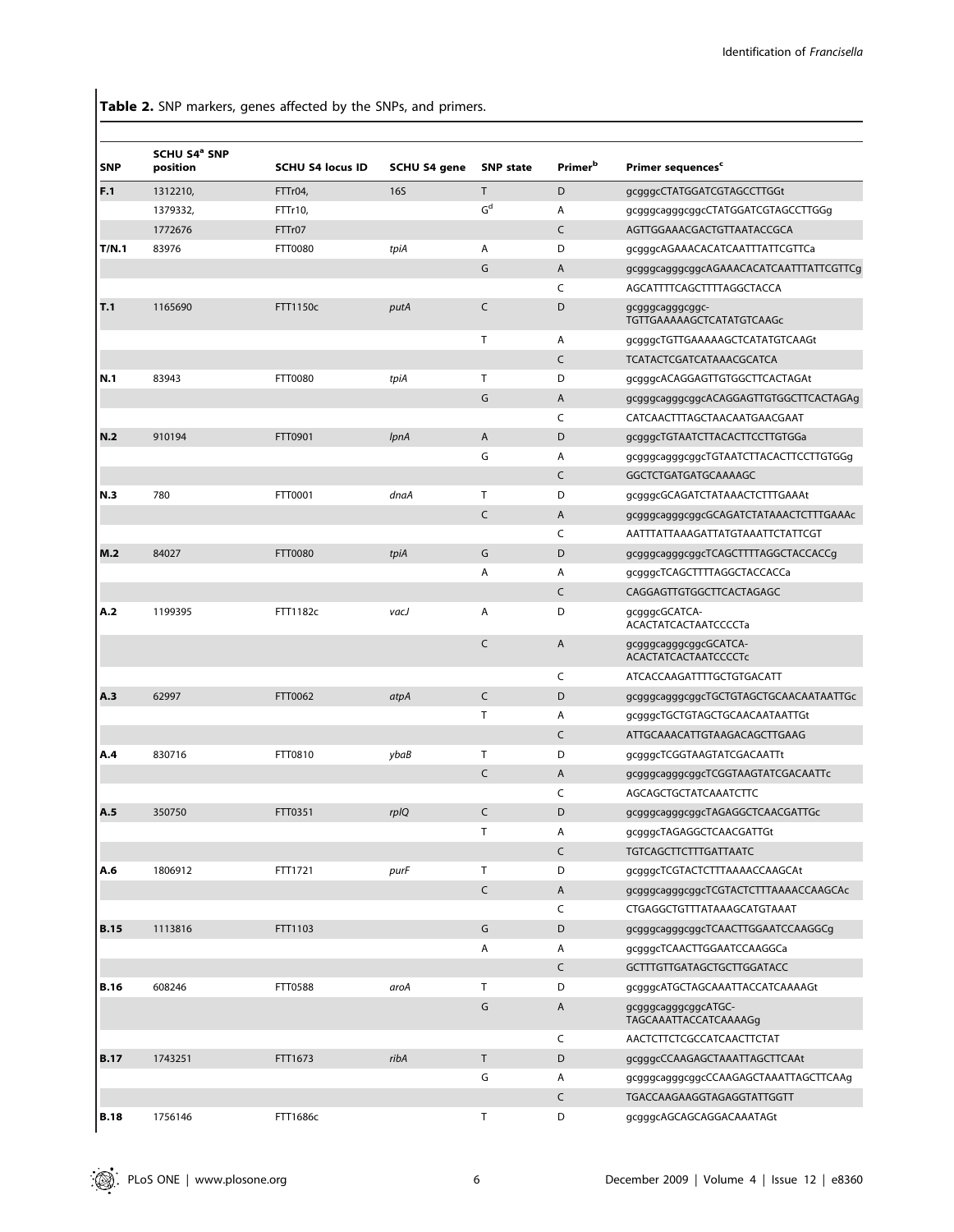# Table 2. Cont.

|                   | SCHU S4 <sup>ª</sup> SNP |                         |              |                  |                            |                                       |
|-------------------|--------------------------|-------------------------|--------------|------------------|----------------------------|---------------------------------------|
| <b>SNP</b>        | position                 | <b>SCHU S4 locus ID</b> | SCHU S4 gene | <b>SNP</b> state | <b>Primer</b> <sup>b</sup> | Primer sequences <sup>c</sup>         |
|                   |                          |                         |              | C                | $\overline{A}$             | gcgggcagggcggcAGCAGCAGGACAAATAGc      |
|                   |                          |                         |              |                  | C                          | TTGTGTCGATTCAAAACCAGACTTA             |
| <b>B.19</b>       | 1374034                  | FTT1343c                |              | $\overline{A}$   | D                          | gcgggcTTGCTACTGATGGTTTAACTa           |
|                   |                          |                         |              | C                | A                          | gcgggcagggcggcTTGCTACTGATGGTTTAACTc   |
|                   |                          |                         |              |                  | C                          | CAATACGTCACTTATGCAGTGAT               |
| <b>B.20</b>       | 1396117,                 | FTT1354,                | pdpC         | G                | D                          | gcgggcagggcggcTCTGATGAAGAATATCTTACAq  |
|                   | 1789461                  | FTT1709                 |              | Α                | A                          | gcgggcTCTGATGAAGAATATCTTACAa          |
|                   |                          |                         |              |                  | C                          | ATTATGGCAAAACTATACCTT                 |
| B.21 <sup>e</sup> | 701320                   | FTT0684c                | sthA         | $\overline{A}$   | D                          | gcgggcACCAAGGTAGATTTGCAGCTACa         |
|                   |                          |                         |              | G                | A                          | gcgggcagggcggcACCAAGGTAGATTTGCAGCTACq |
|                   |                          |                         |              |                  | $\mathsf{C}$               | ATCCCTGTTGGGATATCCTCGACTAA            |
| B.22 <sup>e</sup> | 1113320                  | FTT1103                 |              | A                | D                          | gcgggcTGAATACTCTACGCGATAAGATa         |
|                   |                          |                         |              | G                | $\overline{A}$             | gcgggcagggcggcTGAATACTCTACGCGATAAGATg |
|                   |                          |                         |              |                  | C                          | ATCAGACTTAGGTGTTAGATCAGAGTT           |
| <b>B.23</b>       | 253121                   | FTT0240                 |              | T                | D                          | gcgggcTTACTACAAATTCGCCTCTAAt          |
|                   |                          |                         |              | G                | A                          | gcgggcagggcggcTTACTACAAATTCGCCTCTAAg  |
|                   |                          |                         |              |                  | $\mathsf{C}$               | AGCAAAAGAGCTTACTAAACAATTTGA           |
| <b>B.24</b>       | 1419996                  | FTT1373                 | fabH         | G                | D                          | gcgggcagggcggcTATCGCCAGGTTTAATTTGATg  |
|                   |                          |                         |              | T                | $\overline{A}$             | gcgggcTATCGCCAGGTTTAATTTGATt          |
|                   |                          |                         |              |                  | C                          | <b>TCTGCAGCATCTATCCCATTAGCCTTA</b>    |
| <b>B.25</b>       | 1534495                  | FTT1484c                | aceF         | T.               | D                          | gcgggcTGTATCTAAGACAGCAGTGAAGt         |
|                   |                          |                         |              | C                | A                          | gcgggcagggcggcTGTATCTAAGACAGCAGTGAAGc |
|                   |                          |                         |              |                  | $\mathsf{C}$               | ATGGTAGCATAGTTCTAGGAATAAACT           |

<sup>a</sup>GenBank accession no. AJ749949.

<sup>b</sup>D, Primer with derived SNP state; A, Primer with ancestral SNP state; C, Common primer.

Eprimer tails and 3'-end mismatch base are in lower case.

<sup>d</sup>No sequences with a G found by BLAST search against the nt database 2009/22/04, among isolates of the family of Francisellacae, uncultured and environmental Francisella-like bacteria.

<sup>e</sup>B.21 is identical to Ft-SNP1 and B.22 is identical to Ft-SNP2 in Svensson et al 2009 (submitted manuscript).

doi:10.1371/journal.pone.0008360.t002

markers occurred. The reproducibility of the assay was assessed using one ng DNA of LVS tested in three replicate runs.

#### MLVA

To assign MLVA clusters for isolates that had not been previously characterized in [26], MLVA was performed using a CEQ 8800 instrument (Beckman Coulters, Fullerton, CA), as previously described [26].

#### Accession Numbers

Completed genomic sequences (with GenBank accession numbers in parenthesis) used in this work were: U112 (CP000439), ATCC25017 (CP000937), WY96-3418 (CP000608), FSC147 (CP000915), FTNF002-00/FTA (CP000803), OSU18 (CP000437), LVS (AM233362) and SCHUS4 (AJ749949).

Draft genome sequences (with GenBank accession numbers in parenthesis) used in this work were: ATCC25015 (ABYY00000000), FSC200 (AASP00000000), FTE (ABSS00000000) and FTG (ABXZ00000000).

Preliminary sequence data were obtained from the MIT Broad Institute website at www.broad.mit.edu for the following Francisella strains: GA99-3549, GA99-3548, FSC033, FSC022, and FSC257/RC503.

The following Francisella genomes from Baylor College of Medicine Human Genome Sequencing Center website at www. hgsc.bcm.tmc.edu were not available at the time of the study, but are mentioned here: ATCC6223, KO97-1026, MI00-1730 and OR96-0246/BSA; The OR96-0463 genome was sequenced by the Joint Genome Institute and Lawrence Livermore National Laboratory, and is available from http://genome.ornl.gov.

The following previously published genes found to discriminate between isolates of Francisella, were used: dnaA (AM261088 to AM261101) [29]; tpiA (AM261102 to AM261115 [29], AY794514 to AY794528 and AY794497 [2]); lpnA/tul4/17kD (AM261150 to AM261161 and AM261164) [29]; putA (AM261165 to AM261178) [29]; aroA (AY794435 to AY794449 and AY794495) [2];  $atpA$  (AY794498 to AY794513) [2];  $vac\tilde{f}$  (DQ451123 to DQ451126) [28]; fabH (DQ863407 to DQ863420) [30]; FTT0086 (DQ863472 to DQ863483) [30]; asd/FTT0425 (Ftind18) and lysR/FTT0492 (Ftind33) [24]; appC/FTT0092 (Ftind38) [24], and aceF, RD17 (AY794422) [2].

# Results

#### Selection of Genetic Markers

We identified 49 SNPs and 15 INDELs with potential canonical properties by analyzing various available DNA sequences. Strain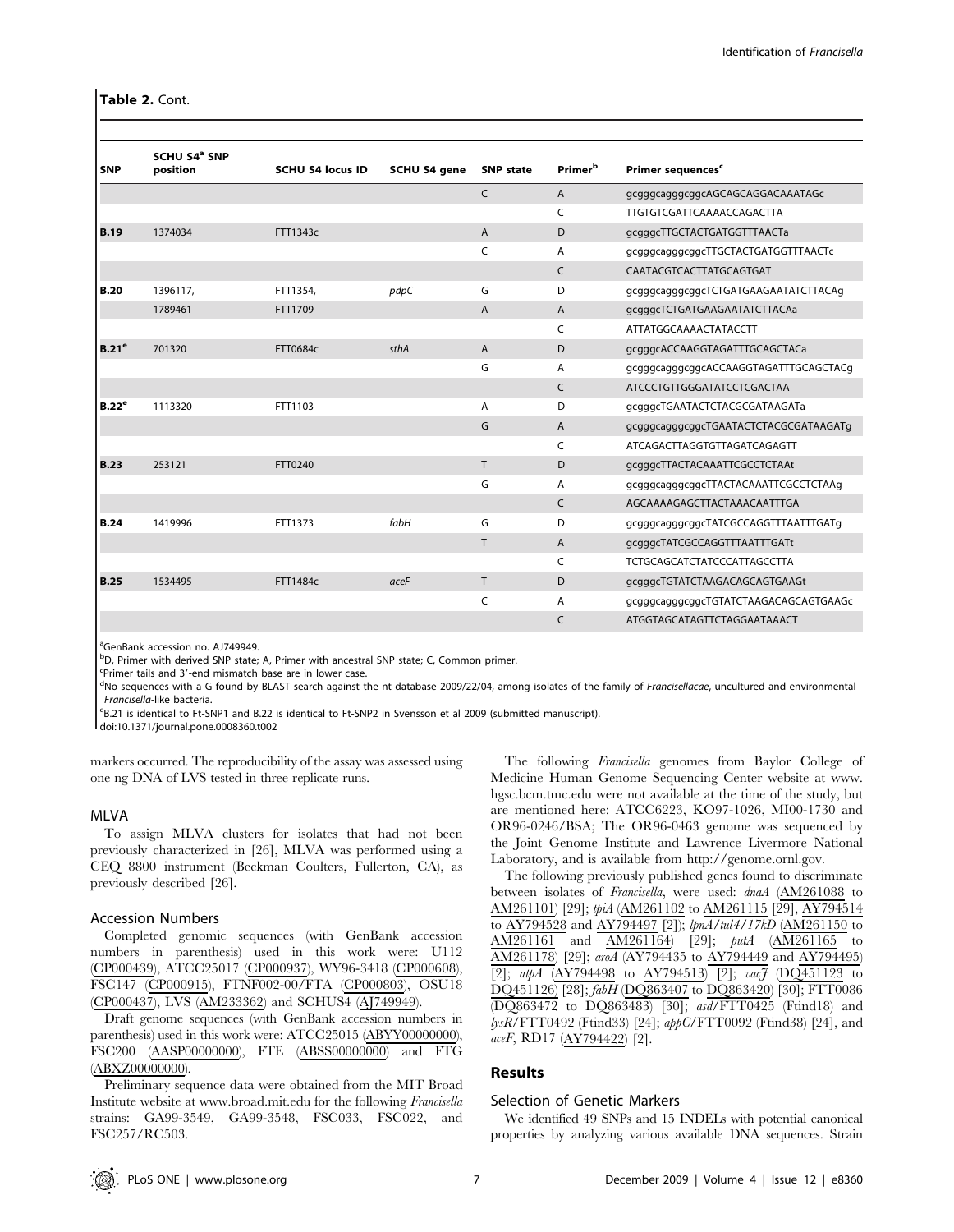Table 3. INDEL markers, genes affected by the INDELs, and primers.

| <b>INDEL</b>          | <b>SCHU S4 INDEL position</b> | <b>SCHU S4 locus ID</b> | SCHU S4 gene       | Primer     | <b>Primer sequences</b>           |
|-----------------------|-------------------------------|-------------------------|--------------------|------------|-----------------------------------|
| Ftind43               | 15412341541239                | FTTt30, FTTt31          | Arg-tRNA, Gly-tRNA | ${\sf IN}$ | GTTTCACAAATTTGCGGGAA              |
|                       |                               |                         | (intergenic)       | <b>OUT</b> | AATCCCTTTGGGTGTGCCAT              |
|                       |                               |                         |                    | <b>CP</b>  | TGGAGCGGGAAACGAGGC                |
| Ftind44               | 895956896021                  | FTT0886, FTT0887        | recN, FTT0887      | IN         | TCGACAAGTAGTTACTCAGCCTA           |
|                       |                               |                         | (intergenic)       | <b>OUT</b> | TAAATCTAGTTGGCTGAGTAAT            |
|                       |                               |                         |                    | CP         | ACTGTTGTCATTCCCACGTA              |
| Ftind 18 <sup>b</sup> | 439349439371                  | FTT0425                 | asd                | IN         | AGACCCTCTAAATCACGATCA             |
|                       |                               |                         |                    | OUT        | AGGTTTCTGGATAGACGCTGCA            |
|                       |                               |                         |                    | <b>CP</b>  | ACTAACAGTACAATTACTACCGAT          |
| Ftind45               | 725227725228                  | FTT0706                 | glk2               | IN         | ACCTAATATGACCATAGATGGAT           |
|                       |                               |                         | (pseudogene)       | <b>OUT</b> | <b>TCACCAATAGCTTCCATAACA</b>      |
|                       |                               |                         |                    | CP         | ACTCAGTGAAGCTATGGAATATCT          |
| Ftind46               | 18306981830699                | FTT1739                 | kdpA               | IN         | AGTTCTGTACTGCAAGAGCGA             |
|                       |                               |                         | (pseudogene)       | OUT        | <b>GTAGCTGTTTCATGCCTTGCT</b>      |
|                       |                               |                         |                    | <b>CP</b>  | AGCACTTAATACAGCAGTTAGT            |
| Ftind47               | 271674271683                  | FTT0255                 |                    | IN         | AGTAATACGCAAAGATTTTCTACA          |
|                       |                               |                         |                    | <b>OUT</b> | <b>TCTTAACTGTATGCTAGTCTATGA</b>   |
|                       |                               |                         |                    | CP         | TAATAGAGCGGCTCTTCGAAT             |
| Ftind48               | 960987961011                  | FTT0948                 |                    | IN         | ATCCTACTAATATCAATTCCAGT           |
|                       |                               |                         |                    | OUT        | CCTTCAGCTTGAGTATTTTGACGT          |
|                       |                               |                         |                    | CP         | <b>ACTGTTATATTCAGTTATTTGCT</b>    |
| Ftind38 <sup>b</sup>  | 9566195674                    | FTT0092                 | appC               | IN         | ACCCAATAAGCTCACCATCA              |
|                       |                               |                         | (pseudogene)       | <b>OUT</b> | ATCTTTCTCAGGTACAGACTTTA           |
|                       |                               |                         |                    | CP         | AGTACTATTTGCTTATCCAAGTGAA         |
| Ftind49               | 834341834349                  | FTT0816                 |                    | IN         | AAGATTAAGTGGCAATTTAC              |
|                       |                               |                         |                    | <b>OUT</b> | TTCAACCTGGACAACCACTA              |
|                       |                               |                         |                    | CP         | AGGATCCCAGTTAGGTTTAGTA            |
| Ftind33 <sup>b</sup>  | 512045512063                  | FTT0492                 | lysR               | ${\sf IN}$ | <b>TCTAAATTTAAGCAATGTTTCTAACT</b> |
|                       |                               |                         |                    | OUT        | ATCATCGTATAAGAAATCAACTT           |
|                       |                               |                         |                    | CP         | TCAACCTTACAGAATAAGAATGT           |
| <b>Ftind50</b>        | 88484.88576                   | FTT0086                 |                    | IN         | CATCACTGCCACCAAGCATAT             |
|                       |                               |                         |                    | <b>OUT</b> | TGGGCACCATAAATAGCTAGT             |
|                       |                               |                         |                    | <b>CP</b>  | CGATGCCATGGTCAGATGATCA            |

<sup>a</sup>GenBank accession no. AJ749949.

<sup>b</sup>Ftind18, Ftind33 and Ftind38 were previously used in [24].

doi:10.1371/journal.pone.0008360.t003

polymorphism was verified using a pair of isolates showing the two possible allelic states. Twenty-four SNPs and three INDELs were not used in further analyses because of amplification failure, or (in SNP analysis) because there was a less than one cycle difference in the time of appearance of different PCR products. In evaluation of the remaining SNPs and INDELs in a panel of 62 Francisella isolates of diverse genetic and geographical origins, two SNPs and one INDEL were found to be incongruent with the phylogenetic structure of F. tularensis determined by Vogler et al [1], and were therefore also discarded. The final set of markers comprised 23 SNPs and 11 INDELs, which were arrayed in a hierarchical assay structure in 68 wells of a 96-well plate (one primer pair per well was used) (Figure 2).

#### Detection Level and Typing Resolution

The limit of detection of our assay was found to be 100 pg DNA. Three replicate runs using F. tularensis strain LVS showed identical results. An indefinite typing result occurred on average in 0.3 to one marker per plate. However, unambiguous strain classification was still possible using the information obtained from the other markers. The assay successfully detected and discriminated among the three species of Francisella, the five major genetic clades of F. tularensis, and the subclades of F. tularensis subsp. holarctica. A comparison with a set of recently published canonical SNPs [1] showed perfect correlation with the results obtained in our assay (as shown in the Francisella phylogeny depicted in Figure 3, which indicates names of markers and subclades from both research groups). Our markers B.20 to B.23 and B.25, B.16 and A.4 added typing resolution to the genetic branches B.Br.013/ 014, B.Br.002/003, and A.I.001/002 previously defined by Vogler et al [1] (Figure 3, Table 5). In addition, the use of INDELs Ftind44, Ftind48 and Ftind49 provided resolution at phylogenetic nodes where no corresponding SNP was identified by Vogler et al.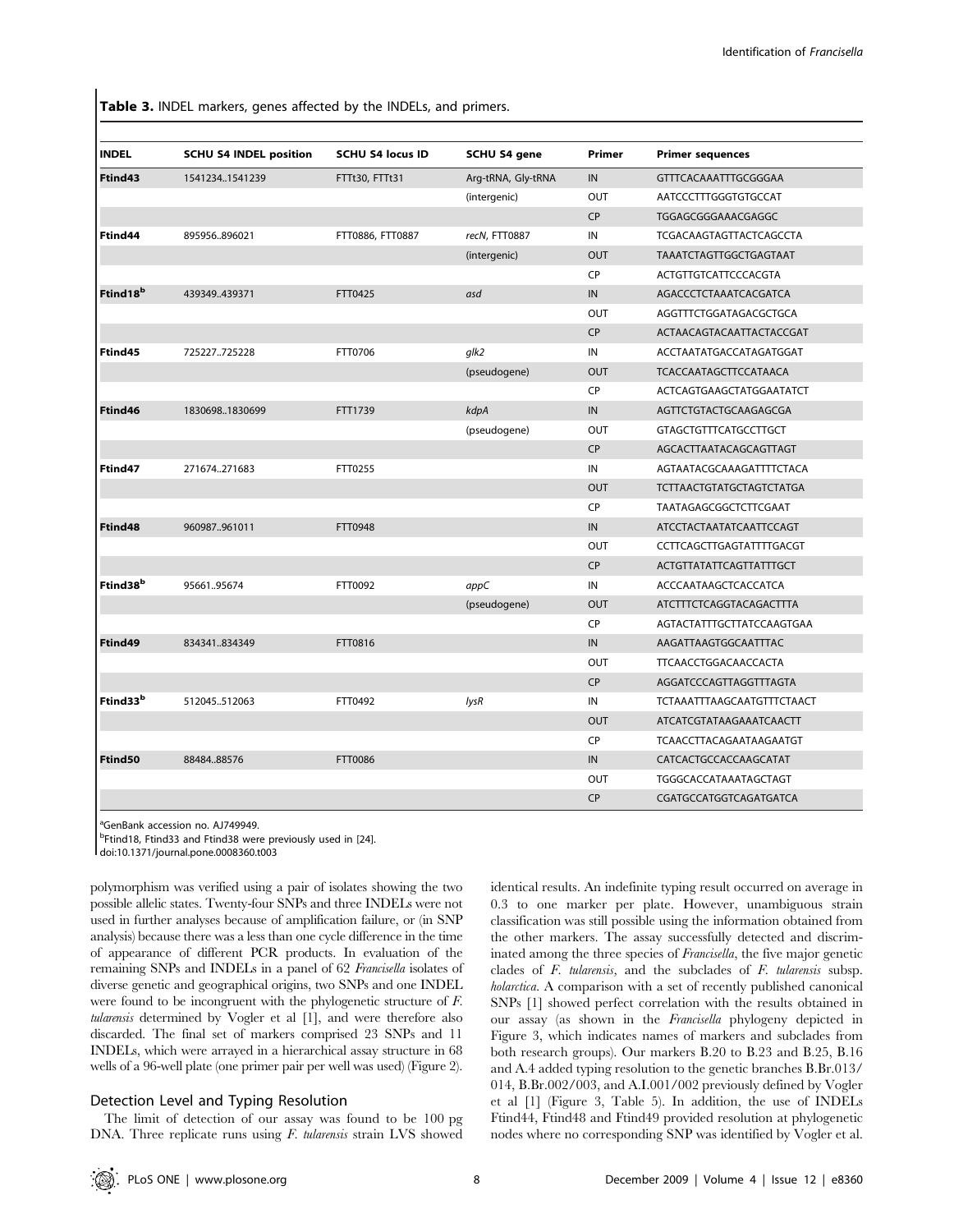Table 4. Fourteen isolates and six ulcer specimens from tularemia patients in Sweden 2008 characterized by the developed hierarchical real-time PCR array.

| Category               | FSC no. <sup>a</sup> | Sample ID <sup>b</sup> | Location of the receiving hospital | Table 5 genotype          | Figure 3 subclade |
|------------------------|----------------------|------------------------|------------------------------------|---------------------------|-------------------|
| <b>Isolates</b>        | 792                  | $32 - 92$              | Säffle                             | 13                        | B4.Ftind49/18     |
|                        | 844                  | $32 - 280$             | Uddevalla                          | 13                        | B4.Ftind49/18     |
|                        | 780                  | $32 - 51$              | Luleå                              | 16                        | B3.23/[24,25]     |
|                        | 785                  | $32 - 75$              | Falun                              | 16                        | B3.23/[24,25]     |
|                        | 812                  | $32 - 123$             | Sunderbyn                          | 16                        | B3.23/[24,25]     |
|                        | 816                  | $32 - 142$             | Boden                              | 16                        | B3.23/[24,25]     |
|                        | 823                  | $32 - 155$             | Lövånger                           | 16                        | B3.23/[24,25]     |
|                        | 831                  | $32 - 173$             | Skellefteå                         | 16                        | B3.23/[24,25]     |
|                        | 794                  | $24 - 95$              | Östersund                          | 19                        | B1.20/21          |
|                        | 777                  | $32 - 38^c$            | Örebro                             | 19                        | B1.21/22          |
|                        | 787                  | $32 - 79$              | Umeå                               | 20 <sup>d</sup>           | B1.21/22          |
|                        | 778                  | $32 - 47^c$            | Ljusdal                            | 20 <sup>d</sup>           | B1.21/22          |
|                        | 783                  | $32 - 69$              | Färila                             | 21                        | B1.FSC200         |
|                        | 817                  | $32 - 145$             | Bollnäs                            | 21                        | B1.FSC200         |
| <b>Ulcer specimens</b> |                      | $32 - 151^e$           | Jönköpingf                         | 16, 17 or 18 <sup>9</sup> | B3.23/[24,25]     |
|                        | -                    | $32 - 300^e$           | Gävle                              | 16, 17 or 18 <sup>9</sup> | B3.23/[24,25]     |
|                        |                      | $32 - 87$ <sup>e</sup> | Umeå                               | 16, 17 or 18 <sup>9</sup> | B3.23/[24,25]     |
|                        |                      | 32-215 $e$             | Uddevalla                          | 19 <sup>h</sup>           | B1.20/21          |
|                        |                      | $32 - 38^c$            | Örebro                             | 20 <sup>h</sup>           | B1.21/22          |
|                        |                      | $32 - 47^c$            | Ljusdal                            | 20 <sup>h</sup>           | B1.21/22          |

<sup>a</sup>Strain ID in the Francisella Strain Collection, Swedish Defense Research Agency, Umeå, Sweden.<br>Psample ID at the Department of Clinical Bacteriology, Umeå University, Umeå, Sweden.

<sup>b</sup>Sample ID at the Department of Clinical Bacteriology, Umeå University, Umeå, Sweden.

Isolate FSC777 and ulcer specimens 32–38 are from the same patient. Isolate FSC778 and ulcer specimens 32–47 are from the same patient.

<sup>d</sup>The exact genotype could not be determined due to detection failure of marker B.22 (the difference in time of appearance between the two PCR products was less than one cycle).

<sup>e</sup>F. tularensis cultures were negative.<br><sup>f</sup>The patient reported probable assu

<sup>f</sup>The patient reported probable acquisition of tularemia when visiting the county of Jämtland, where the regional center is Östersund.

The genotype and subclade were assigned based on marker B.20, which exhibited an A for all three specimens, and on marker B.23, which exhibited a T. No other markers were screened due to scarcity of DNA.

hThe genotype and subclade were assigned based on: marker B.20, which exhibited a G for all three specimens; on marker B.21, which exhibited a G for specimens 32–215, and an A for specimens 32–38 and 32–47; and on marker B.22, which exhibited a G for specimens 32–38 and 32–47. No other markers were screened due to scarcity of DNA.

doi:10.1371/journal.pone.0008360.t004

(Figure 3). Our markers T.1 and Ftind44 also conveniently discriminated all F. tularensis strains from F. novicida, F. philomiragia and F. noatunensis isolates (Figure 3, Table 5).

#### Concordance to MLVA

The categorization of F. tularensis isolates based on 23 SNPs and 11 INDELs was consistent with the MLVA-groupings presented by Johansson et al in 2004 [26] (Table 1, Figure 1) with one exception. In our SNP/INDEL analysis, strain FSC186 was classified as belonging to B1, while it was classified as B3 by MLVA [26]. An analysis of MLVA data showed that the inconsistency was likely caused by homoplasy (characters shared by a set of strains but not present in their common ancestor) at the highly variable MLVA markers Ft-M3 and Ft-M6 (Table 6).

# Categorization of Francisella Strains by the Real-time PCR array

Twenty-one genotypes were detected by the hierarchical array (Table 5). The typing accuracy of the final one-plate assay was assessed in a blind test, in which we correctly categorized six isolates previously tested individually for each marker. We further used the assay to categorize 14 isolates obtained from patients with tularemia in Sweden in 2008 (Figure 4, Table 4), and five isolates that were not included in the development of the assay (Table 1). We characterized six human tularemia ulcer specimens that were positive by the standard PCR for diagnosis of ulceroglandular tularemia [27] by amplifying the four selected markers B.20 to B.23 (Figure 4, Table 4), since we could not apply the new assay with all 34 markers due to scarcity of DNA.

# **Discussion**

In the present study we combined analysis of INDELs and SNPs in a real-time PCR array for robust, rapid and flexible hierarchical identification of  $F$ . novicida and  $F$ . philomiragia, and typing of human pathogenic members of the genus Francisella. In contrast to previously published real-time PCR assays, our assay was designed to cover the full currently known phylogenetic range of Francisella. The assay was also tailored to provide high typing resolution for F. tularensis subsp. holarctica isolates originating from Scandinavia, where our laboratory is located. Hierarchical typing based on cultivation and bacterial phenotypes has long been a fundamental element of the characterization of bacteria in diagnostic microbiology laboratories. Hierarchical typing based on genetic characters has only recently been applied, for classification of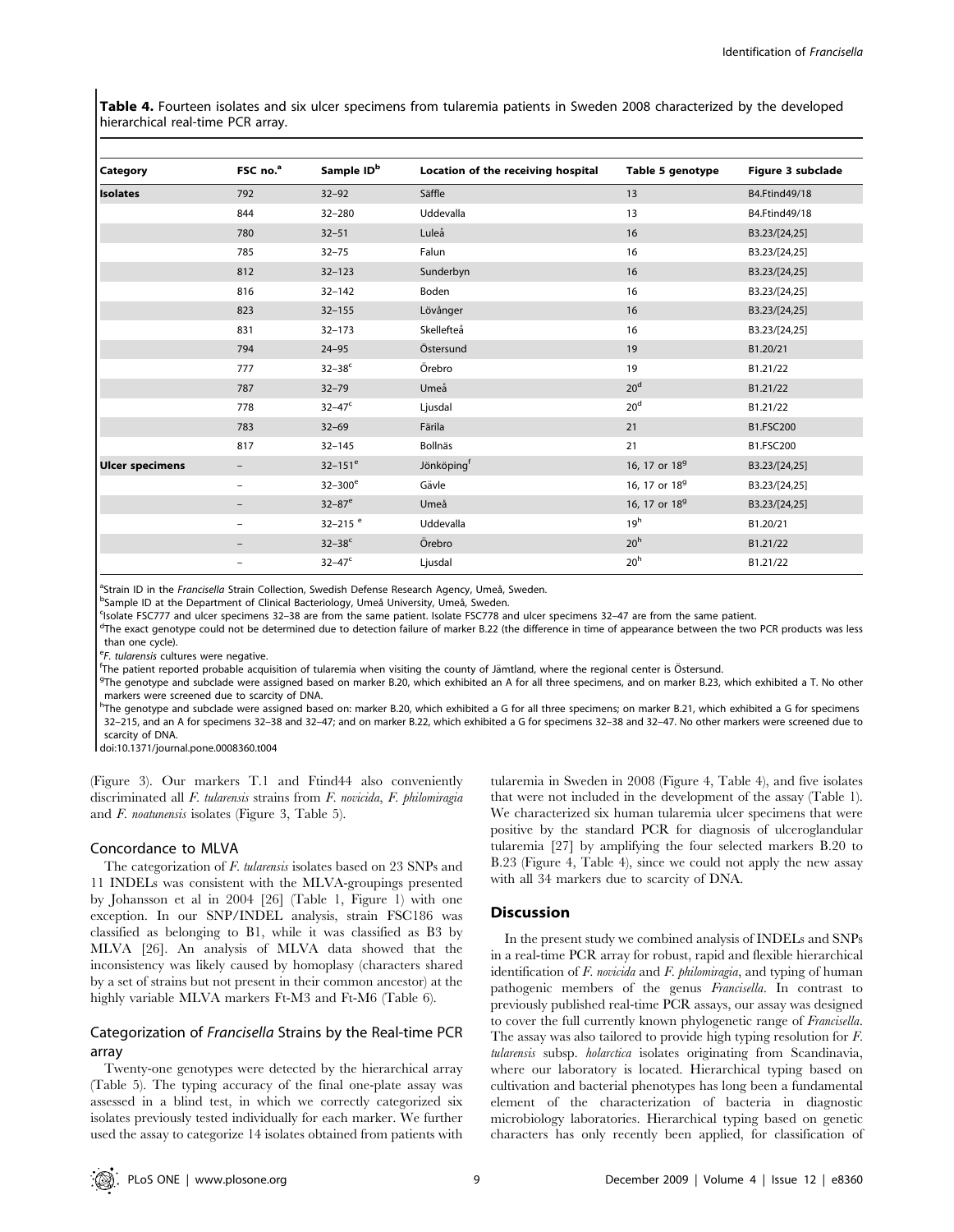

B



Figure 2. Example of plate design and interpretation of results for the genetic classification of F. tularensis strain LVS. A) The allelic state of each marker in the LVS strain is indicated in boldface. A colored well corresponds to a phylogenetically determining (canonical) marker for a specific genetic subclade. B) A phylogenetic tree is generated from hierarchical analysis of the typing results. Thick lines indicate the inferred evolutionary history of strain LVS.  $D =$  derived state, A = ancestral state. doi:10.1371/journal.pone.0008360.g002

Bacillus anthracis and Francisella tularensis strains [1,24,34,35]. This work demonstrates that a genetic hierarchical approach, based on carefully selected markers with canonical properties, can be used across an extensive phylogenetic typing range in the genus Francisella.

We have identified 34 genomic markers serving as phylogenetic guides, which can be added to or excluded from an assay depending on the testing objectives, i.e. according to the taxonomic and geographical resolution required. For example, in diagnostics, where the purpose is to verify the presence or absence of F. tularensis specimens, including canonical markers for species and subspecies levels in the assay may be sufficient. In contrast, in epidemiological investigations, where the aim is to track disease-transmission paths and/or sources, higher typing resolution might be desired, and thus markers that characterize the complete phylogeny, or alternatively only a selected subset with high resolution, should be included in the assay. In forensic investigations, complete characterization of isolates is needed to provide statistical and unambiguous evidence to infer relationships between isolates, and thus all canonical markers may be included in the assay. Geographical aspects could also be taken into consideration when selecting markers to be included. For example, in clinical laboratories located in Scandinavia it is not expected to find F. tularensis subsp. tularensis isolates in clinical samples tested,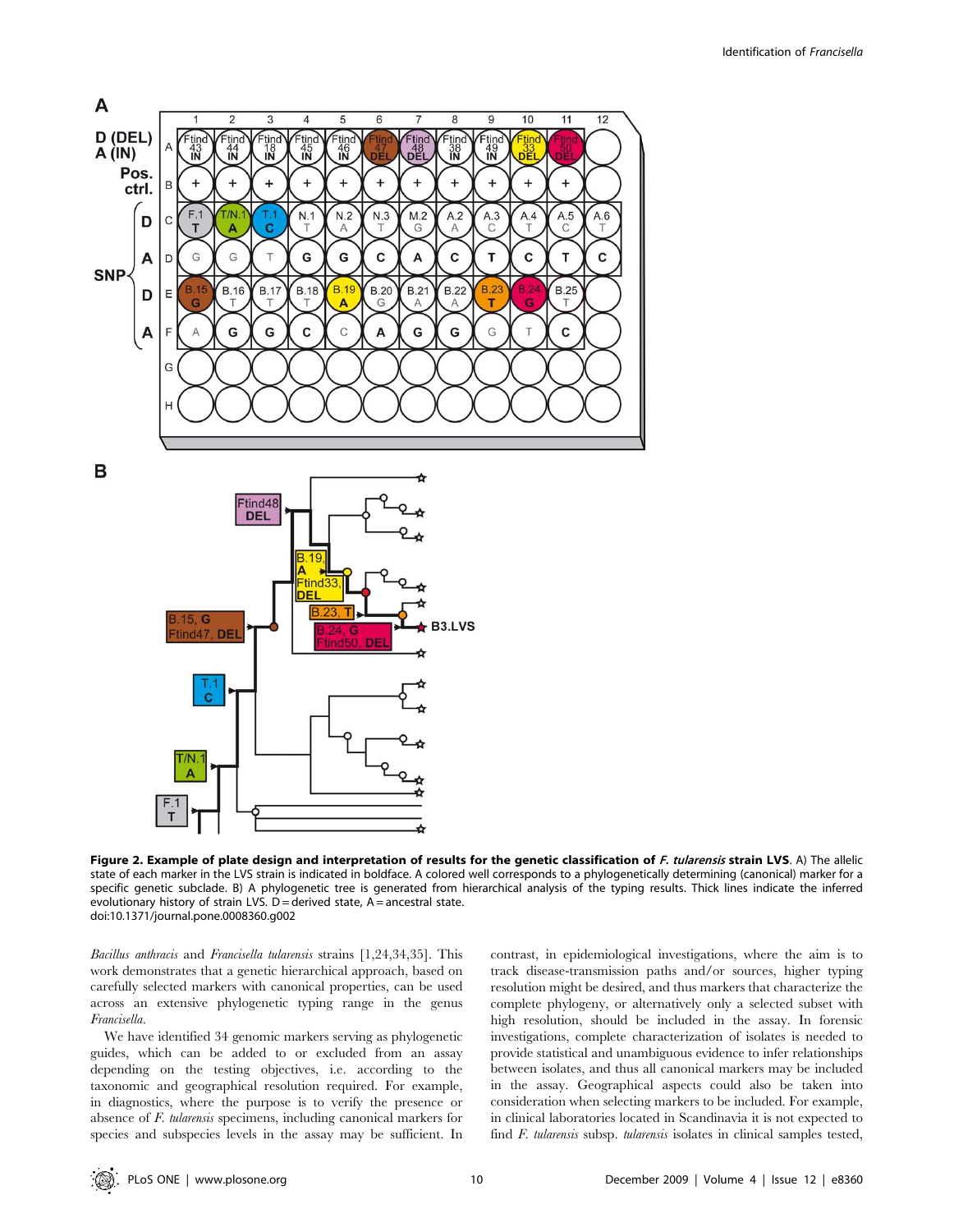

Figure 3. Schematic SNP and INDEL phylogeny, indicating genetic markers and Francisella subclades. Markers presented in this study are indicated in black and, for comparison, SNP markers developed in a recent study by Vogler et al 2009 [1] are indicated in gray. The branch names of Vogler et al. have been abbreviated to simplify the nomenclature. Stars indicate terminal subclades defined by Francisella genomes and circles represent collapsed branch points along the genetic lineages that contain isolates of a particular genotype (a subclade). The subclades are named for the flanking SNPs and INDELs. The branch lengths do not represent true phylogenetic distances. The position of B.15/Ftind47 (marked by the asterisk in the figure) could not be definitively determined; it could be either where shown, or be descendant from B.1/2. doi:10.1371/journal.pone.0008360.g003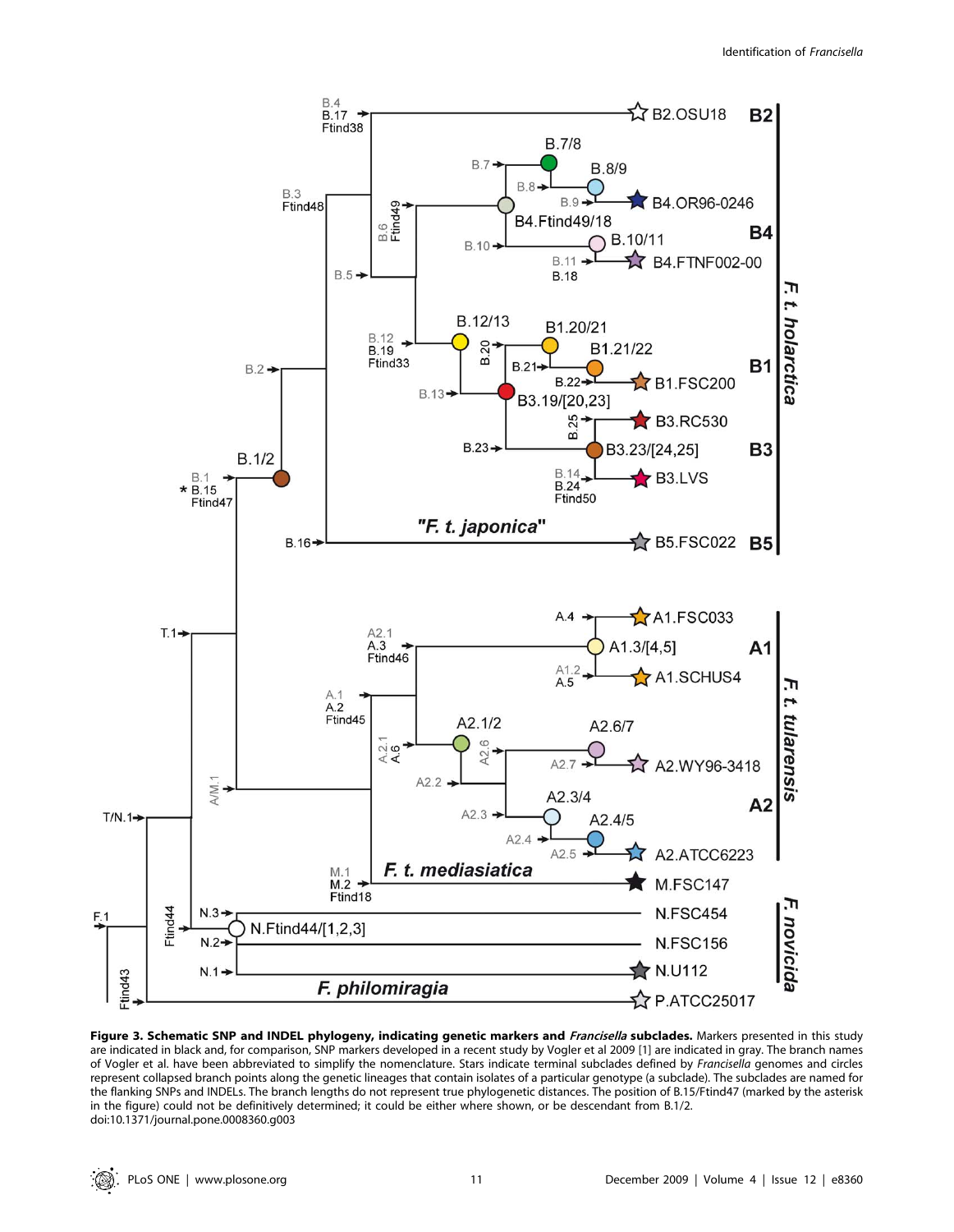| Genotype                                                                                                                                                                                                     | E. | Ftind<br>43 | F | N.1 T.1  | Ftind<br>$\frac{4}{3}$ | ż              | $\frac{2}{5}$ | 18ª<br><u>ร</u>                  | Ftind          | ning<br>Etimolo<br>45<br><b>N.2</b> | $\lambda$ .2   | rting<br>E<br>$\frac{4}{5}$ | 2          | $\ddot{\bm{z}}$ | 45             | <b>م.م</b>     | Ftird<br>47 | B.15                             | Ftind<br>48    | Ftind<br>38°<br>B.16 | B.17           | م<br>الأ<br>ą  | B.18       | Ftind<br>33    | B.19           | <b>B.20</b> | B.21           | <b>B.22</b>    | B.23           | Ftind<br>50    | <b>B.24</b>   | <b>B.25</b>    |
|--------------------------------------------------------------------------------------------------------------------------------------------------------------------------------------------------------------|----|-------------|---|----------|------------------------|----------------|---------------|----------------------------------|----------------|-------------------------------------|----------------|-----------------------------|------------|-----------------|----------------|----------------|-------------|----------------------------------|----------------|----------------------|----------------|----------------|------------|----------------|----------------|-------------|----------------|----------------|----------------|----------------|---------------|----------------|
| 1. P.ATCC25017                                                                                                                                                                                               | ᢪ  | DEL         | U | ⊢        | ρq                     | $\overline{z}$ | $\epsilon$    | $\overline{z}$<br>$\overline{a}$ | $\overline{z}$ | $\overline{a}$                      | $\overline{z}$ | $\overline{z}$              | $\epsilon$ | $\overline{2}$  | $\overline{a}$ | $\overline{z}$ | S           | $\overline{a}$<br>$\overline{z}$ | $\overline{z}$ | $\overline{z}$       | $\overline{z}$ | $\overline{a}$ | $\epsilon$ | $\overline{z}$ | $\overline{z}$ | g           | $\overline{a}$ | $\overline{z}$ | $\overline{z}$ | $\overline{z}$ | g             | $\overline{z}$ |
| 2. N.U112                                                                                                                                                                                                    | ۳  | ั๊≧         | 4 | Н        | ョ                      | Н              | U<br>U        | ≧                                | ⋖              | ≧                                   | $\cup$         | $\leq$                      | $\vdash$   | $\cup$          | $\vdash$       | U              | ≧           | $\leq$<br>⋖                      | U              | $\leq$               | U              | ≧              | $\cup$     | $\leq$         | U              | ⋖           | U              | U              | U              | $\leq$         | U<br>$\vdash$ |                |
| 3. N.FSC156                                                                                                                                                                                                  | ⊢  | $\leq$      | ⋖ | $\vdash$ | U<br>闻                 |                | U<br>⋖        | $\leq$                           | ⋖              | $\leq$                              | U              | $\leq$                      | ⊢          | U               | ⊢              | U              | ≧           | $\leq$<br>⋖                      | G              | $\leq$               | G              | $\leq$         | $\cup$     | $\leq$         | U              | ⋖           | G              | U              | U              | $\leq$         | U             |                |
| 4. N.FSC454                                                                                                                                                                                                  | ۳  | 같           | ⋖ | Н        | U<br>$\overline{z}$    |                | ۳<br>U        | $\leq$                           | ⋖              | $\mathsf{R}$                        | U              | ę                           | ۳          | U               | ۳              | U              | 같           | ≧<br>⋖                           | g              | ę                    | U              | g              | U          | g              | ę              | ⋖           | U              | U              | U              | g              | ⊢<br>۲        |                |
| 5. N.Ftind44/[1,2,3]                                                                                                                                                                                         | ۳  | $\leq$      | ⋖ | $\vdash$ | U<br>声                 | U              | U             | $\leq$                           | ⋖              | $\leq$                              | U              | $\leq$                      | $\vdash$   | U               | $\vdash$       | U              | ≧           | $\leq$<br>⋖                      | G              | $\leq$               | U              | $\leq$         | U          | $\leq$         | U              | ⋖           | G              | G              | $\leq$<br>G    |                | U<br>⊢        |                |
| 6. M.FSC147                                                                                                                                                                                                  | ۳  | 같           | ⋖ | U        | U<br>$\leq$            | U              | U             | 펨                                | U              | $\leq$                              | U              | $\leq$                      | ۳          | $\cup$          | ⊢              | U              | 같           | ≧<br>$\prec$                     | U              | ≧                    | U              | 같              | $\cup$     | ≧              | U              | ⋖           | U              | G              | ≧<br>U         |                | U<br>۳        |                |
| 7. $A1.3/[4,5]$                                                                                                                                                                                              | ۳  | $\leq$      | ⋖ | U        | U<br>$\leq$            | U              | U             | $\leq$                           | ⋖              | 핑                                   | ⋖              | 핑                           | U          | $\cup$          | $\vdash$       | $\cup$         | 같           | $\leq$<br>⋖                      | U              | $\leq$               | U              | $\leq$         | $\cup$     | $\leq$         | U              | ⋖           | G              | U              | $\leq$<br>G    | ⊢              | $\cup$        |                |
| 8. A1.FSC033                                                                                                                                                                                                 | ۳  | 같           | ⋖ | U        | U<br>$\leq$            |                | $\cup$<br>G   | ≧                                | ⋖              | 핑                                   | ⋖              | 핑                           | U          | ۳               | $\vdash$       | U              | 같           | ≧<br>⋖                           | U              | ≧                    | U              | 같              | U          | ≧              | U              | ⋖           | U              | G              | ≧<br>G         |                | U<br>⊢        |                |
| 9. A1.SCHUS4                                                                                                                                                                                                 | ۳  | $\leq$      | ⋖ | U        | U<br>$\leq$            | U              | $\cup$        | $\leq$                           | ⋖              | 핑                                   | ⋖              | 핑                           | U          | U               | U              | $\cup$         | $\leq$      | $\leq$<br>$\prec$                | U              | $\leq$               | G              | $\leq$         | U          | $\leq$         | $\cup$         | $\prec$     | G              | U              | $\leq$<br>G    | ⊢              | $\cup$        |                |
| 10. A2.1/2                                                                                                                                                                                                   | ۳  | 같           | ⋖ | U        | U<br>≧                 |                | U<br>G        | 같                                | ⋖              | 핑                                   | ⋖              | ≧                           | ⊢          | U               | ⊢              | ۳              | $\leq$      | 같<br>$\prec$                     | U              | 같                    | U              | 같              | U          | ≧              | U              | ⋖           | G              | G              | ≧<br>G         |                | U<br>⊢        |                |
| 11.B5.FSC022                                                                                                                                                                                                 | ۳  | $\leq$      | ⋖ | U        | G<br>$\leq$            |                | $\cup$<br>G   | $\leq$                           | ⋖              | $\leq$                              | $\cup$         | $\leq$                      | $\vdash$   | $\cup$          | $\vdash$       | $\cup$         | 핑           | $\leq$<br>U                      | Н              | $\leq$               | G              | $\leq$         | $\cup$     | $\leq$         | $\cup$         | ⋖           | G              | U              | $\leq$<br>G    | ۳              | U             |                |
| 12. B2. OSU18                                                                                                                                                                                                | ۳  | 같           | ⋖ | U        | U<br>≧                 |                | U<br>U        | ≧                                | ⋖              | ≧                                   | U              | ≧                           | ۳          | C               | ⊢              | U              | 핑           | v                                | G<br>핑         | 품                    | ۳              | ≧              | U          | ≧              | U              | ⋖           | G              | U              | ≧<br>U         |                | U<br>⊢        |                |
| 13. B4. Ftind49/18                                                                                                                                                                                           | ۳  | $\leq$      | ⋖ | ပ        | G<br>$\leq$            |                | $\cup$<br>G   | $\leq$                           | ⋖              | $\leq$                              | U              | $\leq$                      | ⊢          | U               | $\vdash$       | U              | 핑           | ט                                | G<br>핑         | $\leq$               | G              | 띰              | U          | $\leq$         | U              | ⋖           | ں              | U              | $\leq$<br>G    |                | U<br>⊢        |                |
| 14. B4.FTNF002-00                                                                                                                                                                                            | ۳  | 같           | ⋖ | U        | U<br>≧                 |                | U<br>U        | 같                                | ⋖              | 같                                   | U              | ≧                           | ۳          | U               | ۳              | U              | 핑           | v                                | G<br>폠         | ≧                    | U              | 핑              | ۳          | $\leq$         | U              | ⋖           | U              | U              | ≧<br>U         |                | U             |                |
| <b>15. B3.19/20,23</b>                                                                                                                                                                                       | ۳  | $\leq$      | ⋖ | U        | G<br>$\leq$            | U              | $\cup$        | $\leq$                           | ⋖              | $\leq$                              | $\cup$         | $\leq$                      | ⊢          | $\cup$          | $\vdash$       | $\cup$         | 핑           | U                                | U<br>핑         | $\leq$               | U              | $\leq$         | U          | 핑              | ⋖              | ⋖           | G              | G              | G              | $\leq$         | U<br>⊢        |                |
| 16. B3.23/[24,25]                                                                                                                                                                                            | ⊢  | ≧           | ⋖ | U        | O<br>≧                 |                | U<br>U        | ≧                                | ⋖              | 같                                   | U              | ≧                           | ⊢          | U               | ⊢              | U              | 핑           | ט                                | G<br>剧         | ≧                    | G              | ≧              | U          | 핑              | ⋖              | ⋖           | G              | G              | ⊢              | ≧              | U<br>⊢        |                |
| 17. B3.LVS                                                                                                                                                                                                   | ۳  | $\leq$      | ⋖ | U        | U<br>$\leq$            | U              | $\cup$        | $\leq$                           | ⋖              | $\leq$                              | U              | ≧                           | $\vdash$   | $\cup$          | $\vdash$       | $\cup$         | 핑           | U                                | G<br>핑         | $\leq$               | G              | $\geq$         | U          | 핑              | ⋖              | ⋖           | G              | G              | Н              | 핑              | U<br>U        |                |
| 18. B3.RC530                                                                                                                                                                                                 | ۳  | ≧           | ⋖ | U        | G<br>≧                 |                | U<br>G        | ≧                                | ⋖              | 같                                   | U              | ≧                           | ⊢          | U               | ⊢              | U              | 핑           | U                                | G<br>剧         | ≧                    | G              | 같              | U          | 핑              | ⋖              | ⋖           | U              | G              | ۳              | $\leq$         | ۳<br>⊢        |                |
| 19. B1.20/21                                                                                                                                                                                                 | ⊢  | $\leq$      | ⋖ | U        | G<br>$\leq$            |                | $\cup$<br>G   | $\leq$                           | ⋖              | $\leq$                              | U              | $\leq$                      | ⊢          | U               | ⊢              | $\cup$         | 핑           | U                                | G<br>핑         | $\leq$               | G              | $\leq$         | U          | 핑              | ⋖              | O           | G              | G              | G              | $\leq$         | U<br>⊢        |                |
| 20. B1.21/22                                                                                                                                                                                                 | ۳  | 같           | ⋖ | U        | U<br>≧                 |                | $\cup$<br>U   | ≧                                | ⋖              | 같                                   | U              | ≧                           | ۳          | U               | ۳              | U              | 핑           | O                                | U<br>핑         | ≧                    | U              | 같              | U          | 핑              | ⋖              | U           | ⋖              | G              | U              | ≧              | U<br>$\vdash$ |                |
| 21. B1.FSC200                                                                                                                                                                                                | ۳  | $\leq$      | ⋖ | U        | U<br>$\leq$            | U              | $\cup$        | $\leq$                           | ⋖              | 같                                   | U              | ≧                           | ۳          | $\cup$          | $\vdash$       | U              | 핑           | ט                                | G<br>핑         | ≧                    | G              | 같              | $\cup$     | 핑              | ⋖              | U           | ⋖              | ⋖              | ≧<br>G         | ۳              | $\cup$        |                |
| <sup>b</sup> A boldfaced marker corresponds to a phylogenetically determining (canonical) marker for a specific genetic subclade.<br><sup>a</sup> Ftind18, Ftind33 and Ftind38 were previously used in [24]. |    |             |   |          |                        |                |               |                                  |                |                                     |                |                             |            |                 |                |                |             |                                  |                |                      |                |                |            |                |                |             |                |                |                |                |               |                |
| 'DEL = derived deletion.<br>$d$ ND = not detected.                                                                                                                                                           |    |             |   |          |                        |                |               |                                  |                |                                     |                |                             |            |                 |                |                |             |                                  |                |                      |                |                |            |                |                |             |                |                |                |                |               |                |
| <sup>e</sup> IN = ancestral state.                                                                                                                                                                           |    |             |   |          |                        |                |               |                                  |                |                                     |                |                             |            |                 |                |                |             |                                  |                |                      |                |                |            |                |                |             |                |                |                |                |               |                |
| doi:10.1371/journal.pone.0008360.t005                                                                                                                                                                        |    |             |   |          |                        |                |               |                                  |                |                                     |                |                             |            |                 |                |                |             |                                  |                |                      |                |                |            |                |                |             |                |                |                |                |               |                |

Table 5. Francisella genotypes in this study. Table 5. Francisella genotypes in this study.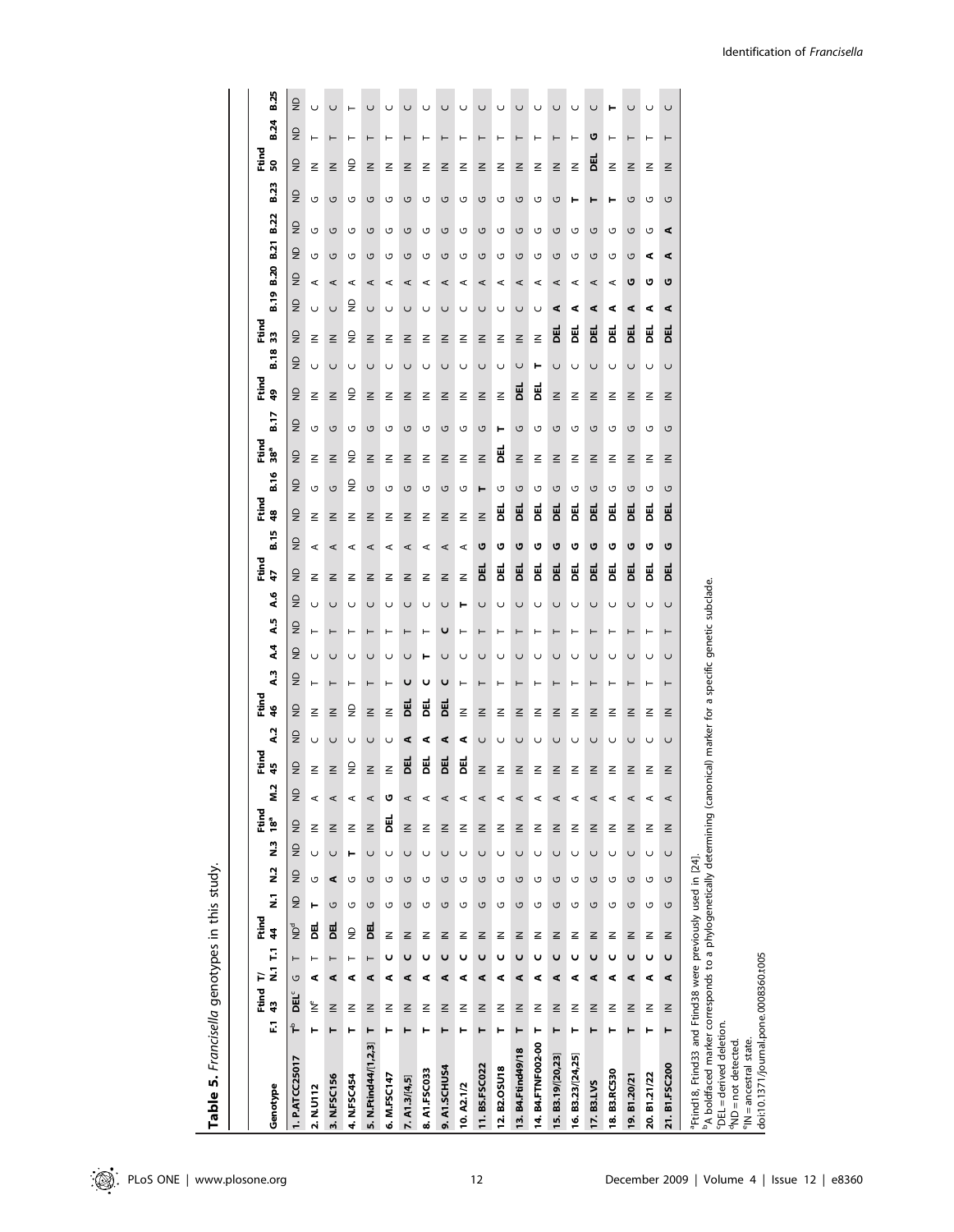|               | <b>Table 6.</b> Repeat numbers for isolates within subclades B1 and<br>B3 of F. tularensis subsp. holarctica at four MLVA-loci. |                |    |                                 |  |
|---------------|---------------------------------------------------------------------------------------------------------------------------------|----------------|----|---------------------------------|--|
|               | Johansson et al. In this<br>Isolate ID 2004 group                                                                               |                |    | study Ft-M3 Ft-M6 Ft-M20 Ft-M21 |  |
| <b>FSC162</b> | <b>B3</b>                                                                                                                       | <b>B3</b>      | 17 | 3                               |  |
| FSC178        | B <sub>3</sub>                                                                                                                  | B <sub>3</sub> | 17 | 3                               |  |

| <b>FSC178</b> | B <sub>3</sub>    | B <sub>3</sub> | 17 | 4              | 3              | $\overline{2}$ |  |
|---------------|-------------------|----------------|----|----------------|----------------|----------------|--|
| <b>FSC115</b> | B <sub>3</sub>    | B <sub>3</sub> | 13 | $\overline{4}$ | 3              | 3              |  |
| <b>FSC150</b> | B <sub>3</sub>    | B <sub>3</sub> | 14 | 4              | 3              | $\overline{2}$ |  |
| <b>FSC250</b> | B <sub>3</sub>    | B <sub>3</sub> | 21 | $\overline{4}$ | 3              | $\overline{2}$ |  |
| <b>FSC155</b> | B <sub>3</sub>    | B <sub>3</sub> | 16 | 4              | $\overline{4}$ | $\overline{2}$ |  |
| <b>FSC257</b> | B <sub>3</sub>    | B <sub>3</sub> | 17 | $\overline{4}$ | 3              | $\overline{4}$ |  |
| <b>FSC185</b> | <b>B1</b>         | <b>B1</b>      | 11 | 5              | 3              | $\overline{2}$ |  |
| <b>FSC186</b> | B <sub>3</sub>    | <b>B1</b>      | 12 | $\overline{4}$ | $\overline{3}$ | $\overline{2}$ |  |
| <b>FSC187</b> | <b>B1</b>         | B1             | 12 | 6              | $\overline{3}$ | $\overline{2}$ |  |
| <b>FDC010</b> | $\qquad \qquad -$ | B1             | 10 | $\overline{4}$ | $\overline{3}$ | $\overline{2}$ |  |
| <b>FDC014</b> |                   | <b>B1</b>      | 10 | 6              | $\overline{3}$ | $\overline{2}$ |  |
| <b>FSC121</b> | <b>B1</b>         | <b>B1</b>      | 9  | 6              | 3              | $\overline{2}$ |  |
| <b>FSC249</b> | <b>B1</b>         | B1             | 9  | 6              | $\overline{4}$ | $\overline{2}$ |  |
| <b>FSC124</b> | <b>B1</b>         | <b>B1</b>      | 17 | 6              | $\overline{3}$ | $\overline{2}$ |  |
| <b>FSC293</b> |                   | <b>B1</b>      | 17 | 5              | 3              | $\overline{2}$ |  |
| <b>FSC200</b> | <b>B1</b>         | <b>B1</b>      | 10 | 5              | 3              | $\overline{2}$ |  |
| <b>FSC245</b> | <b>B1</b>         | B1             | 10 | 5              | 3              | $\overline{2}$ |  |

doi:10.1371/journal.pone.0008360.t006

since this subspecies is confined to North America. Thus, only one canonical marker specific for the subspecies tularensis may be included and not all markers characterizing subclades of the subspecies. Instead, a very high discriminatory power for all the F. tularensis subsp. holarctica genetic groups that are known to be present in Sweden would be desired, i.e., groups B1 to B4 in Figure 1. Therefore, all canonical markers defining these subclades may be included. Finally, since we have included genomic markers for discriminating human pathogenic F. tularensis isolates from F. philomiragia and F. novicida which are of less clinical relevance and often present in environmental sources, the assay could potentially be used to monitor environmental Francisella.

A comparison of results obtained from SNP and INDEL markers shows good agreement. Both marker types apparently provide similar and stable phylogenetic information. Further, INDELs and SNPs are slowly mutating markers that provide very similar typing resolution. The lower typing resolution of INDELs in our assay was probably due to marker discovery bias: INDELs were easier to identify in the relatively few and genetically diverse available genome sequences than in the many available short sequence stretches from closely related isolates. In contrast, SNPs could be readily identified in both kinds of DNA sequences. We note that INDEL markers in the real-time PCR assay strengthen the SNP marker information at the main phylogenetic nodes (Figure 3). Deletion events should be evolutionarily unidirectional [2], while SNPs may revert. Thus, SNPs may (at least theoretically) display homoplastic patterns, while INDELs should not do so in a clonally structured bacterial population. We found that use of INDELs made the assay more robust and provided additional resolution at nodes where no corresponding SNP was identified.

The limit of detection of our assay was 100 pg of DNA, based on the lowest amount of DNA from which all 34 markers included in a single plate were amplified; a higher quantity than minimum



Figure 4. Example of use. The subclade names for 14 isolates and six ulcer specimens from tularemia patients in Sweden 2008 (Table 4) genotyped by the developed hierarchical real-time PCR array, and the location of the receiving hospitals. doi:10.1371/journal.pone.0008360.g004

amounts reported for other real-time PCR assays with fewer targets. This is a limitation that should be addressed in future work. Possibly, adaptation to a real-time PCR system including probes such as TaqMan SNP Genotyping Assay or the SNaPshot (Single Nucleotide Primer Extension) Assay (Applied Biosystems), could provide higher sensitivity. However, the reproducibility of the results was good and the failure of classification low, indicating that the assay was technically robust. The applicability of our assay to clinical isolates was also demonstrated, since we were able to characterize F. tularensis subsp. holarctica isolates obtained from patients in Sweden 2008, and bacterial DNA in ulcer specimens from tularemia patients.

We observed that the isolate FSC186 was classified as belonging to MLVA group B3 by Johansson et al 2004, but our data based on slowly mutating canonical SNPs and INDELs indicate that the isolate belongs to group B1. This finding illustrates the risk of homoplastic effects when using very rapidly mutating genetic markers in the MLVA for  $F$ . tularensis (Table 6). A detailed analysis showed that the MLVA markers Ft-M3 and Ft-M6 were the causes of the homoplasy effect. Accordingly, a genetic analysis of F. tularensis isolates including Ft-M3 and Ft-M6 should be